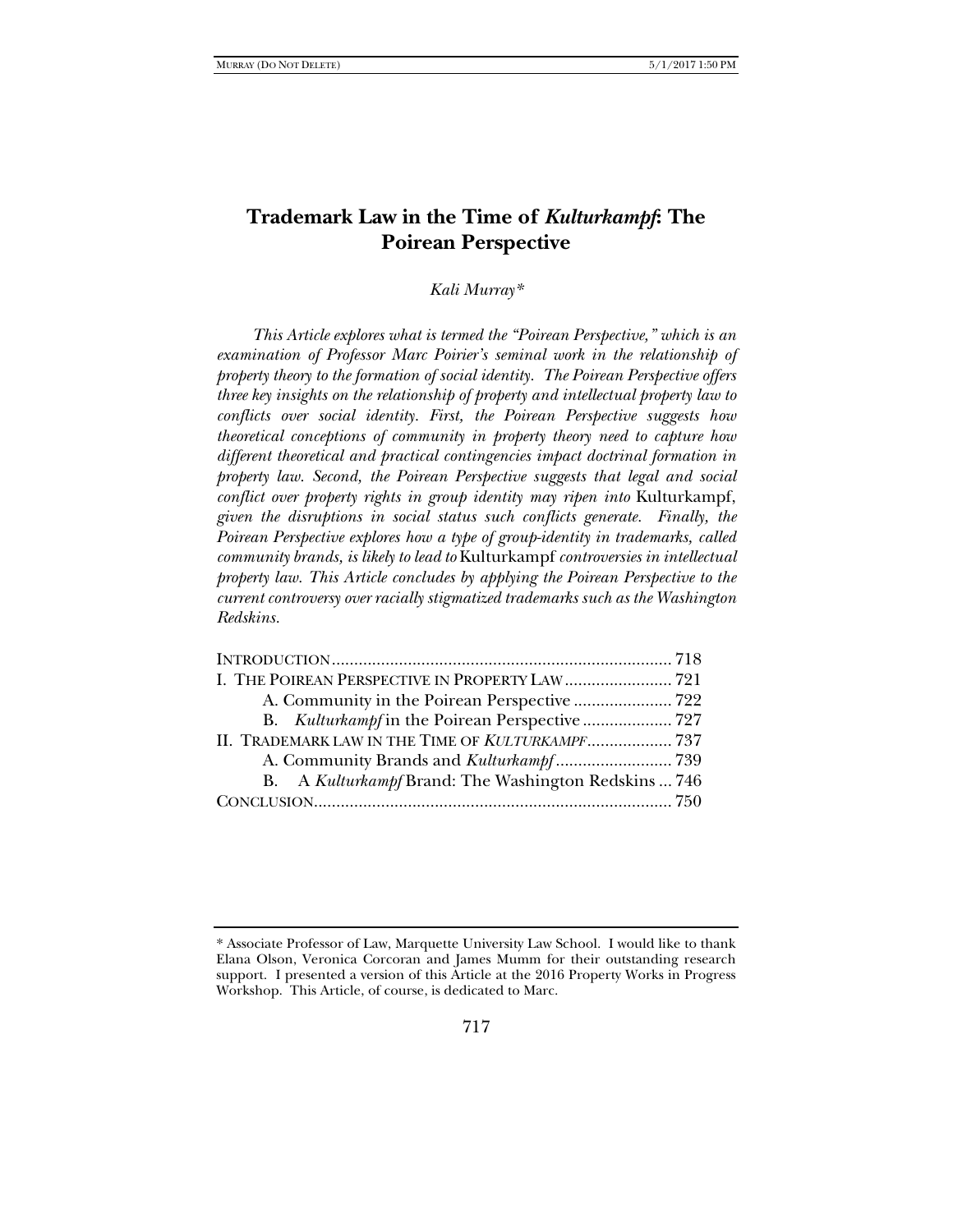## **INTRODUCTION**

Marc Poirier was a generous man. It was always a relief to see Marc at an academic conference. Marc would interrupt you with a chuckle to tell you to sharpen that thesis or huddle with you in a corner to laugh at all sorts of academic tomfoolery.

Once, Marc came to speak at my invitation at Marquette. This lecture was intended to be a short one-day visit. It was, however, February in Milwaukee and so inevitably, it snowed. I, for once, was delighted by the snow in Milwaukee as this meant that Marc would have to stay for an additional three days. At leisure, Marc and I conversed about so many topics: the availability of a decent pho in Milwaukee, the false boundaries between the academic communities of property law and intellectual property law, and the futility of faculty politics. One conversation between Marc and I stands out amongst our many conversations that week. In this conversation, we spoke about how his practice of Buddhism grounded him during a long fight with cancer. This last conversation revealed to me a different Marc, comfortable in the spiritual practice that provided him with the strength of his last years.

Indeed, my truest insight into the source of Marc's generosity came on the day of his lecture. Somewhat unexpectedly, Marc requested that I show him our chapel. He then asked for some time to sit there without sound. My fondest memory of Marc is walking away as he sat in solitude, still. It is a memory that I return to again and again as I confront his death and our loss.

This Symposium, albeit in a small way, allows us to celebrate the lasting generosity of his ideas. Marc was a creative, omnivorous scholar, who wrote in environmental law, property law, intellectual property law, critical race theory, and critical gender theory. He infused this legal scholarship with critical perspectives drawn from political philosophy, gender and sexual orientation studies, critical geography, history and sociology, just to name a few. This Symposium with many different voices is a fine way to celebrate Marc's legacy, given his contributions to numerous scholarly fields.

This Article will focus on Marc's contributions to the fields of property and intellectual property theory, which I refer to collectively as the Poirean Perspective. The Poirean Perspective, in sum, contends the doctrinal formation<sup>1</sup> of property and intellectual property law

<sup>&</sup>lt;sup>1</sup> The term "doctrinal formation" refers to two key concepts. First, it refers specifically to the doctrinal content of an area and its constituent elements, including constitutional law, statutory law, and common law. Second, it refers to the ways in such a doctrine is formed, whether through administrative, legislative, judicial, or social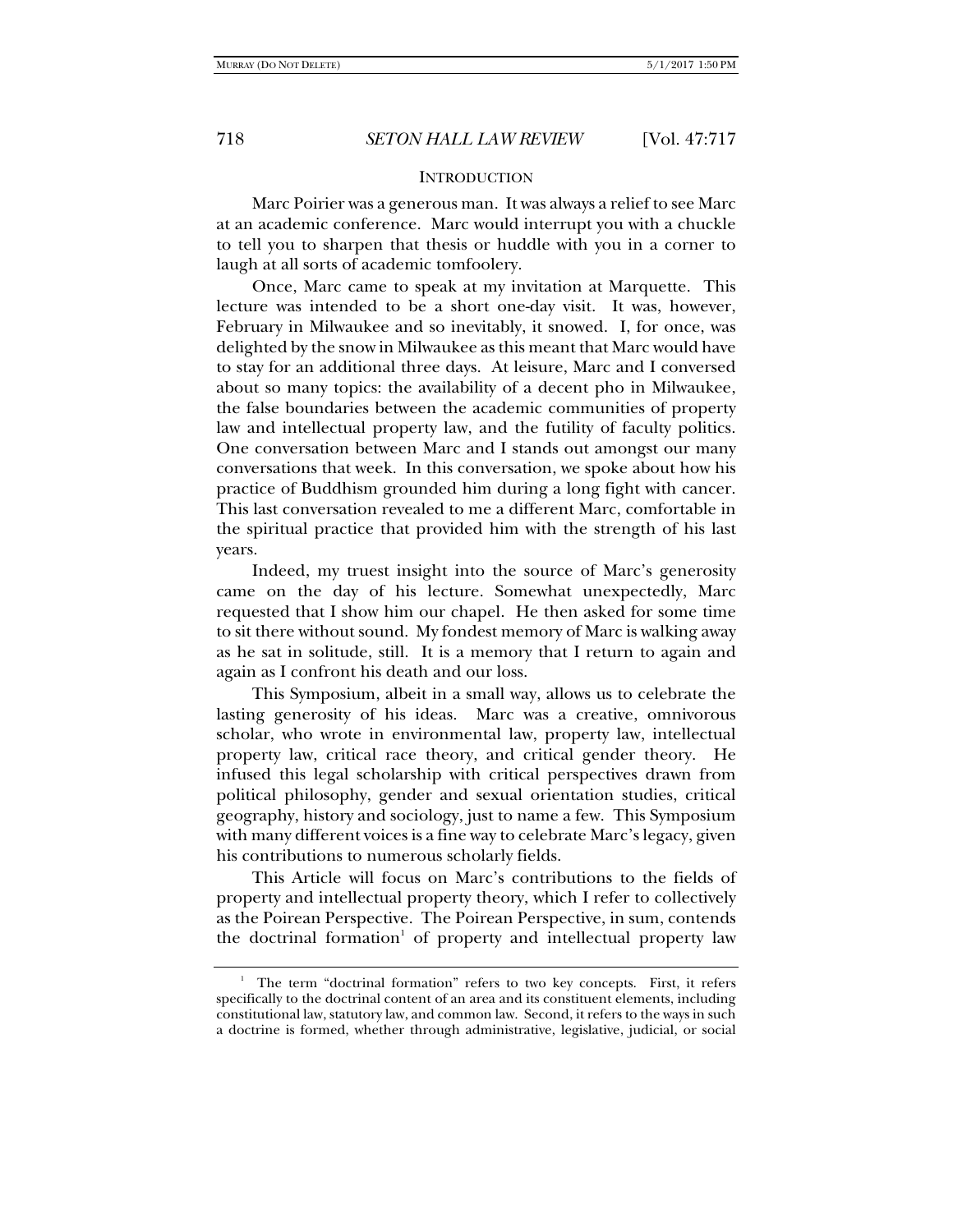occurs through a series of historically and contingent dialogues between a range of actors that implicate deeply held ideological norms, cultural beliefs, and communicative actions.<sup>2</sup>

Two normative claims are key to the Poirean Perspective. Initially, the Poirean Perspective argues that a thick conception of "community" is necessary when we contemplate the interaction of property doctrine, institutions, and actors. For Marc, property law was made in, on, and around the ground, and consequently then, property law and its legal institutions need to be flexible and agile to be responsive to these contingent events. A true insight of the Poirean Perspective is that property law is always reacting to the choices made by actors confronted by significant moral dilemmas over the best allocation of limited resources.

Additionally, the Poirean Perspective claims that certain conflicts in property law are often heightened as these conflicts reflect the participants' beliefs in competing moral claims that might be difficult to resolve in a clear-cut manner. Marc referred to this process as Kulturkampf<sup>3</sup> and his use of *Kulturkampf* emerged out of the ongoing legal conflicts that occurred within the last twenty years as to the legal status associated with sexual orientation. These controversies—which included whether free-speech claims should be applied to the discriminatory exclusion of individuals based on sexual orientation and whether state sanctioned marital relationships should be available to any individual, regardless of sexual orientation<sup>4</sup>—provided Marc a

activism. Kali Murray, *Constitutional Patent Law: Principles and Institutions*, 93 NEB. L. REV. 901, 911 (2015) (discussing the concept of doctrinal formation within the context of patent law).

 $\frac{2}{3}$  *Id.* at 911.

*See* Marc R. Poirier, *Hastening the* Kulturkampf*:* Boy Scouts of America v. Dale *and the Politics of American Masculinity*, 12 L. & SEXUALITY: REV. LESBIAN, GAY, BISEXUAL & TRANSGENDER LEGAL ISSUES 271, 299 (2003) [hereinafter Poirier, *Hastening the*  Kulturkampf]. 4

*Id*. at 299; *see also* Marc R. Poirier, *Same-Sex Marriage, Identity Processes, and the*  Kulturkampf*: Why Federalism is Not The Main Event*, 17 TEMP. POL. & C.R. L. REV. 387 (2008) [hereinafter Poirier, *Same-Sex Marriage*]; Marc R. Poirier, *Microperformances of Identity: Visible Same-Sex Couples and the Marriage Controversy*, 15 WASH. & LEE J. CIVIL RTS. & SOC. JUST. 3 (2008) [hereinafter Poirier, *Microperformances of Identity*]; Marc R. Poirier, *Gender, Place, Discursive Space: Where is Same-Sex Marriage?*, 3 FIU L. REV. 307 (2008) [hereinafter Poirier, *Gender, Place, Discursive Space*]; Marc R. Poirier, *The Cultural Property Claim Within the Same-Sex Marriage Controversy*, 17 COLUM. J. GENDER & L. 343 (2008) [hereinafter Poirier, *The Cultural Property Claim*]; Marc R. Poirier, *Name Calling: Identifying Stigma and the "Civil Union"/"Marriage" Distinction*, 41 CONN. L. REV. 1425 (2009); Marc R. Poirier, *Piecemeal and Wholesale Approaches Towards Marriage Equality in New Jersey: Is Lewis v. Harris A Dead-End or Just A Detour*, 59 RUTGERS L. REV. 291 (2006) [hereinafter Poirier, *Piecemeal and Wholesale Approaches Towards Marriage Equality*]; Marc R. Poirier, "*Whiffs of Federalism" in* United States v. Windsor*: Power,*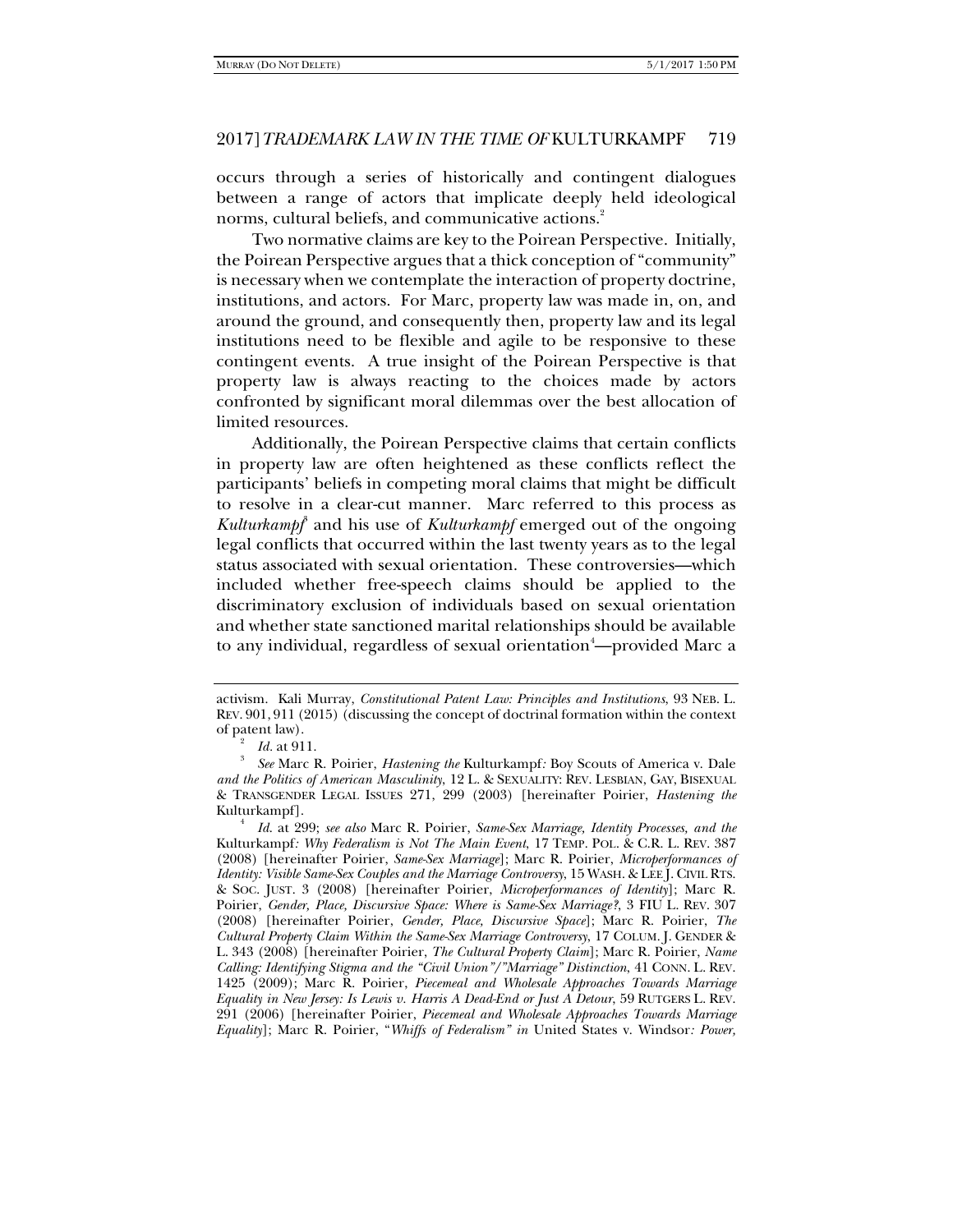way to explore how both sides used the vocabulary of property law to articulate profoundly different moral visions of social change in this area.

Both of these concepts, contingent community and *Kulturkampf*, by themselves would be innovative. The concepts, when coupled together, are powerful. Each allows us to examine why certain conflicts over property resources can develop into seemingly unresolvable controversies, while simultaneously suggesting how legal doctrine can provide tentative methods for solving these seemingly unresolvable crises. Marc's primary claim that questions raised by an ongoing *Kulturkampf* in our political discourse is salient as we address what appears to be a nation deeply divided over numerous moral questions, prompted by questions of shifting status of groups, including the civil and political rights granted to those individuals on the basis of sexual orientation and the status of immigrants-citizen in a globalized economy.

This Article undertakes two tasks. Part I will first review the basic premises of the Poirean Perspective. Part II will then describe how Marc applied the Poirean Perspective to a current controversy: the use of potentially disparaging trademarks under Section 2(a) of the Lanham Act of  $1946$ , which has been implicated in a number of naming controversies involving racial identities and now is the subject of a constitutional challenge at the United States Supreme Court.<sup>6</sup> Specifically, Part III uses Marc's insights on what he terms community brands to emphasize the ways in which these racially stigmatized trademarks show the interrelationship of property and intellectual property theory.

From this analysis, the Article concludes with three primary claims. First, the Poirean Perspective suggests that a "thick conception" of community offers a systematic method of analyzing the doctrinal formation of property and intellectual property law. Second, the Poirean Perspective offers insight on how *Kulturkampf* crises emerge over the emergent group-identity claims to social status property. Finally, the Article concludes that the Poirean Perspective is useful in tackling how intellectual property law may address questions of race and community in trademark law in a more intelligible manner.

6

*Localism, and Kulturkampf, 85 U. COLO. L. REV. 935 (2014).* 

 <sup>15</sup> U.S.C. § 1125(a) (2016).

Lee v. Tam, \_\_ U.S. \_\_, 137 S. Ct. 30 (No. 15-1293) (writ of certiorari granted).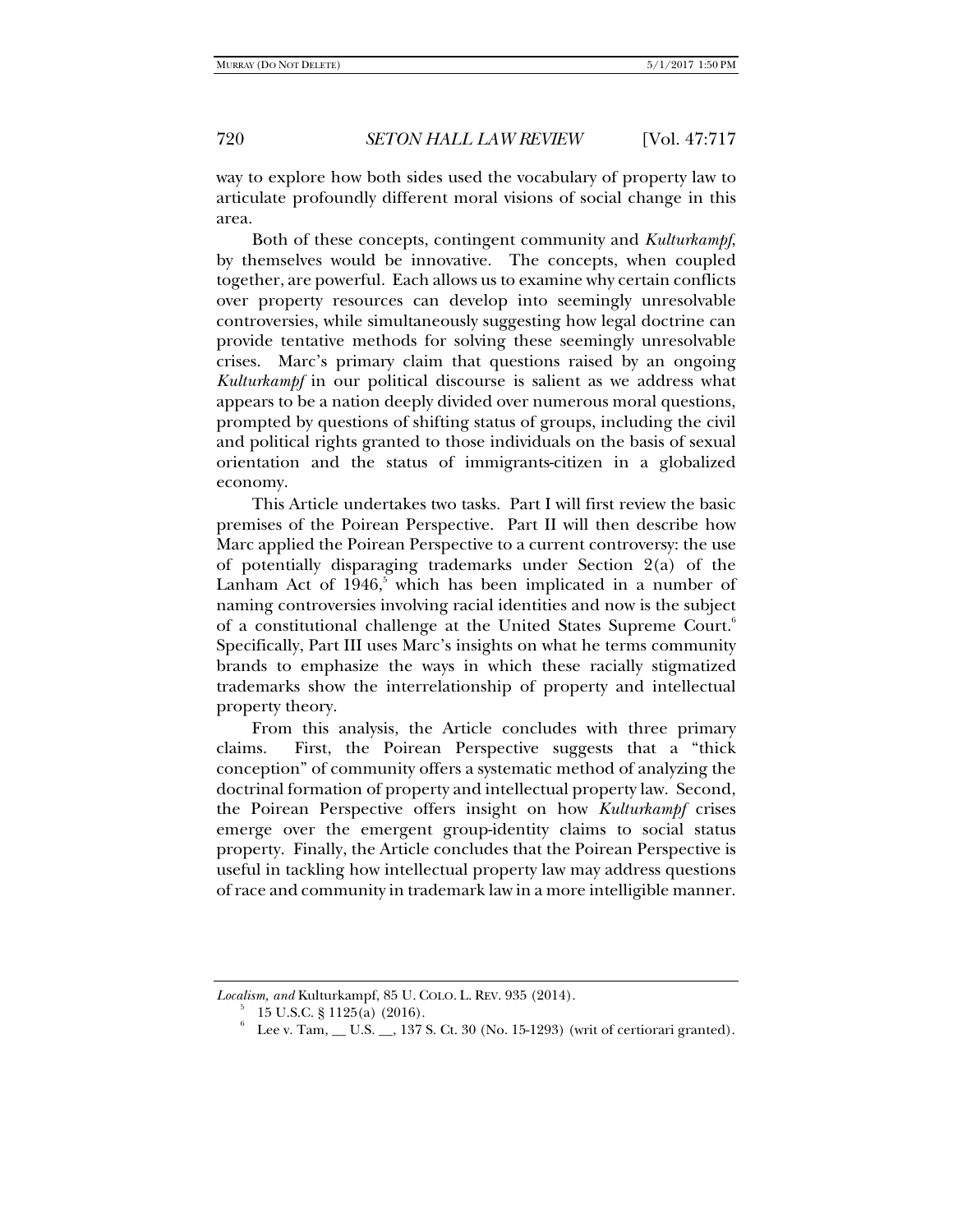### I. THE POIREAN PERSPECTIVE IN PROPERTY LAW

In this Part, the Article considers two concepts which, taken together, can be said to constitute the Poirean Perspective. First, this section will explore Marc's "thick" conception of community and its impact on property theory, with a particular focus on its relationship to progressive property theory. Community in the Poirean Perspective serves as the "medium through which any property and/or natural resources is conceptualized and approached."<sup>7</sup> Community, consequently, is a "thick" concept in Poirean theory, serving to explain three interlocking concepts: ideas, frames, and mediums. Community, for Marc, was an ongoing dialogue between potentially competing theoretical conceptions of rights.<sup>8</sup> This ongoing dialogue over ideas could be complicated by the fact that different social, cultural and economic groups could have very different "frames" by which they could view property resources.<sup>9</sup> Managing the dialogue between ideas, or the conflict over diverse frames, however, could be resolved by use of communicative mediums—law and other strategies—that could be used to achieve imperfect, but socially vital outcomes.<sup>10</sup>

Second, this section will explore Marc's reliance on a theory of *Kulturkampf* to explain how change can occur within the context of property law. For Marc, *Kulturkampf*, the "unrestrained political and cultural combat motivated by moral righteousness[] with the understanding that something vital for the survival of society is at stake,"<sup>11</sup> offered a compelling normative claim as to why particular conflicts over property resources such as real property, environmental goods, intellectual property, and cultural property are subject to intense political, social, and legal controversy. The innovation of Marc's attention is not simply his reliance on *Kulturkampf*, a concept explored by other legal theorists. Rather, Marc detailed specific mechanisms that demonstrate how *Kulturkampf* is driven by visibility conflicts over specific places and spaces. In this way, the process of *Kulturkampf* impacts property law and its institutions.

<sup>7</sup> Poirier, *Hastening the* Kulturkampf, *supra* note 3, at 298.

Marc R. Poirier, *Property, Environment, Community*, 12 J. ENVTL. L. & LITIG. 43, 66 (1997) [hereinafter Poirier, *Property, Environment, Community*]. This is an early work in the Poirean Perspective, but it contains the most complete description of the role of community as a normative concept in Marc's scholarly works.<br> $\frac{9}{16}$  Id. at 66.

<sup>&</sup>lt;sup>10</sup> *Id.* at 68.<br><sup>11</sup> Poirier, *Hastening the* Kulturkampf, *supra* note 3, at 299.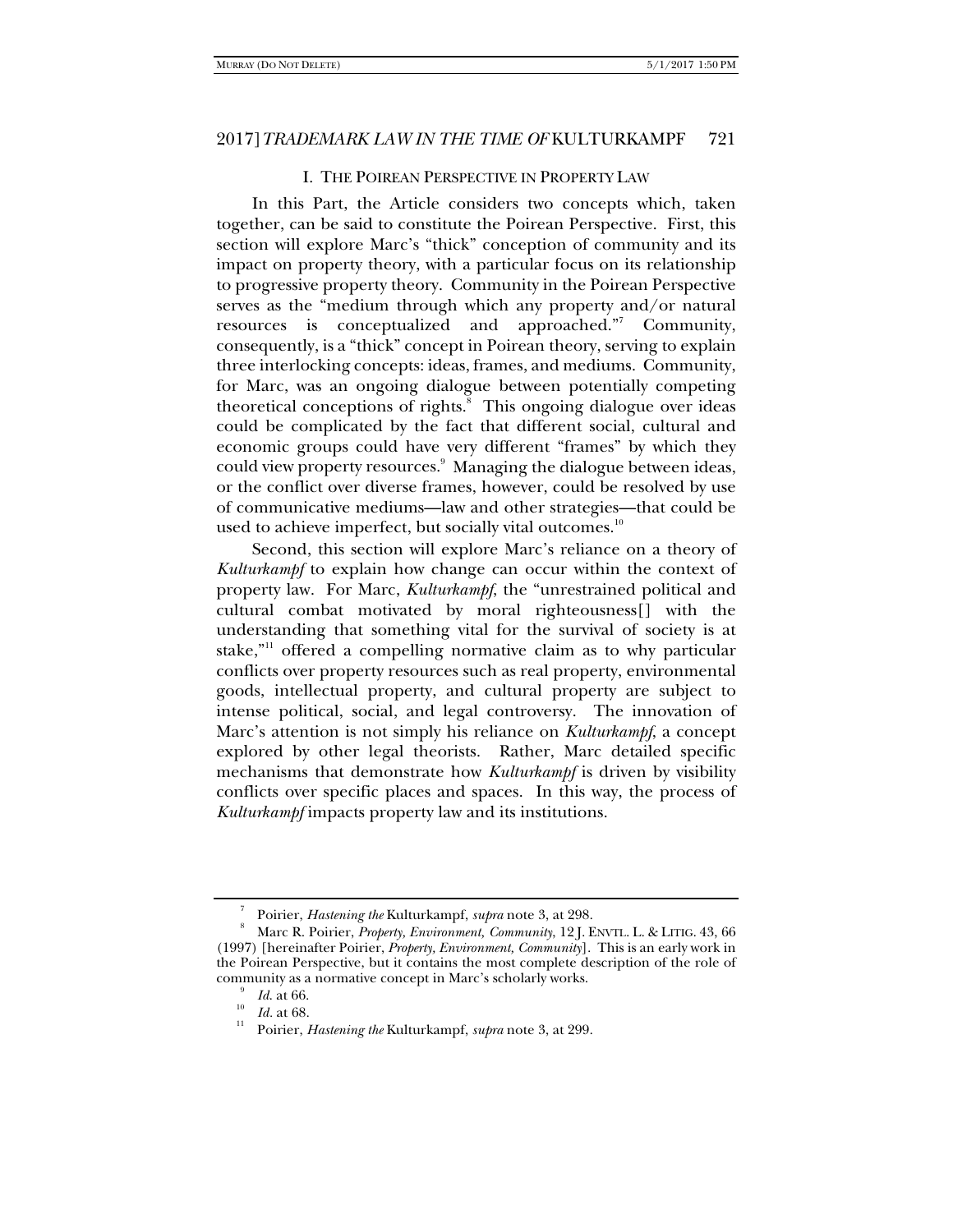## A. *Community in the Poirean Perspective*

Initially, Marc used the term "community" as a vehicle to address how normative ideas function in property law and theory. For Marc, property law and theory, in its theoretical dimensions, often devolved into arguments over two sharply binary "theor[ies] of the particular rights"12 associated with a given property claim: the claim of the individual property owner measured against the claim made by the broader community, a set of claims that could be invoked in different ways, including "the human values" of the progressive property movement<sup>13</sup> or the "environmental jeremiad" (a key trope of the environmental law movement that emphasized the overarching regulatory necessity of protecting the environment in light of its potential disappearance). $14$ 

The Poirean Perspective, however, rejected this rigid binary between these definitions of property rights. Instead, Marc claimed that these two formative conceptions were always in a dialogue with each other within a legal discourse. For instance, discussing the specific conflict between individual property owners' claims and communal claims in environmental law, Marc noted that:

[W]e must also seek to understand how the ideas reflected in the property encomium and the environmental jeremiad interact, express, and reproduce themselves in our culture. Although the property encomium and the environmental jeremiad often employ static, quasi-Platonic figures of private ownership and government regulation, in reality they are dynamic. Students of property law as it is put into practice will often find a lability, a dialectic, between its individualregarding and social-good oriented modes of operation.<sup>15</sup>

Property law, according to Marc, can work effectively when it seeks "the cracks" between these different conceptions of property rights.

Consequently, the Poirean Perspective suggests that it is important to pay attention to those legal doctrines that attempt to manage these binary theoretical norms. To develop his thesis, Marc examined one particular factual scenario: determining what the best legal approach for addressing those circumstances in which a

<sup>&</sup>lt;sup>12</sup> LAURA S. UNDERKUFFLER, THE IDEA OF PROPERTY: ITS MEANING AND POWER 19 (2003). Laura Underkuffler defines an important dimension of property as the theoretical dimension. The theoretical dimension of rights "describes the theory of the particular rights that is used for any particular conception of property." *Id.* 13 Gregory Alexander et al., *A Statement of Progressive Property*, 94 CORNELL L. REV.

<sup>743, 743–44 (2008).</sup> 

<sup>14</sup> Poirier, *Property, Environment, Community*, *supra* note 8, at 45. 15 *Id*. at 45.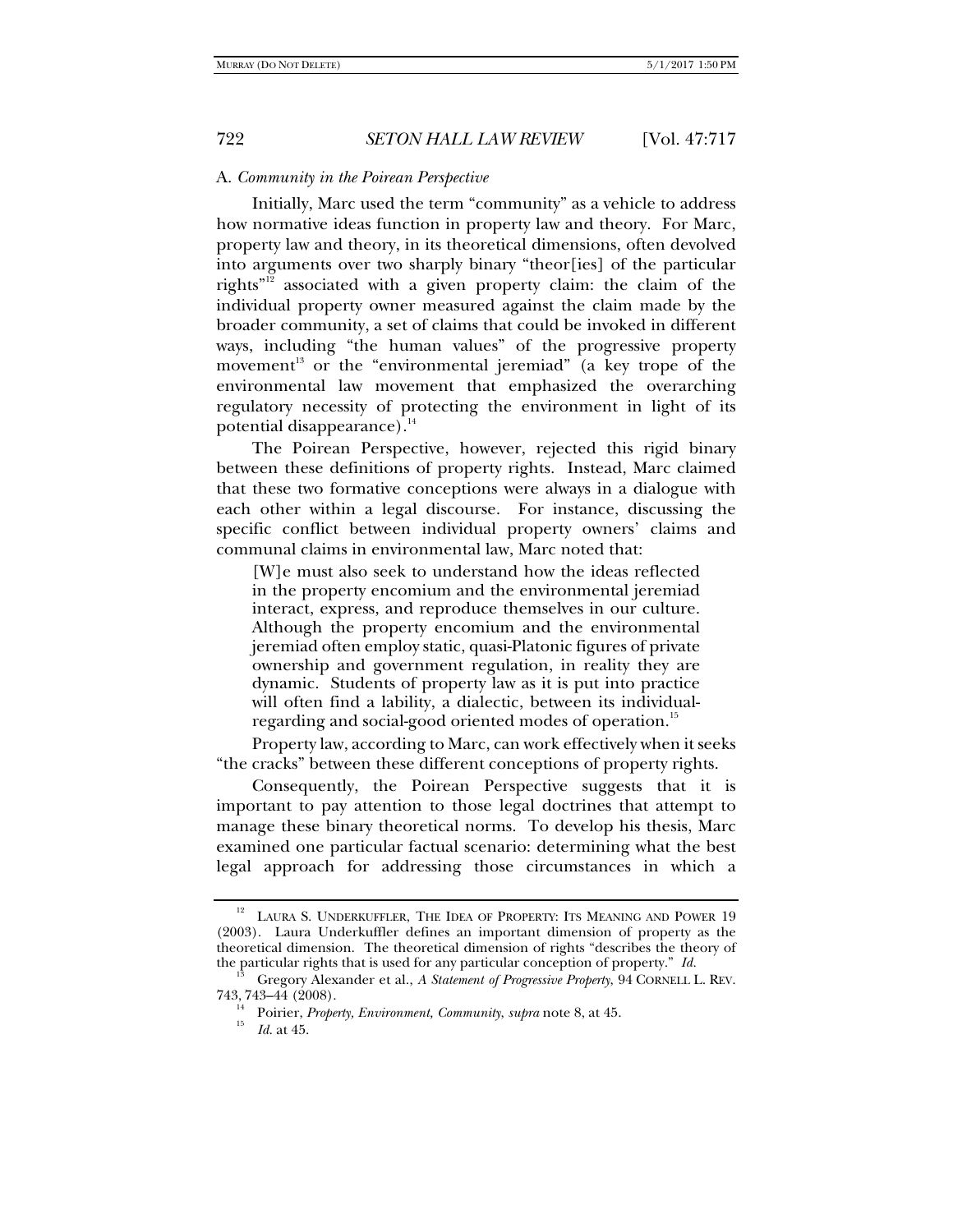landowner is denied entirely the ability to use a portion of his or her property by a regulation, and whether such denial is a constitutional taking under the Fifth Amendment.<sup>16</sup> For Marc, the two predominant approaches failed to fully mediate between the competing claims of the owner and the regulatory actor. Neither the regulatory oriented approach embodied by the United States Supreme Court ("the Supreme Court") in *Pennsylvania Central Transportation Company v. City of New York*17 or the individual property oriented approach, embodied by the United States in *Lucas v. South Carolina Coastal Council*<sup>18</sup> would have solved the problem. *Penn Central* claimed that taking jurisprudence did not apply at all to different segments of the property, while *Lucas* did not resolve exactly how to determine the economic value of the segmented portions.<sup>19</sup> Rather, Marc claimed that "the test ought to be whether the private property owner on the one hand and the regulatory agency on the other have acted reasonably in negotiating the transition in use. *Either* side can, in the words of Justice Holmes, go 'too far.'"20

The Poirean Perspective, thus, seeks a dialogical balance between binary conceptions of property law. While the aims of the Poirean Perspective are consistent with the progressive property movement, which sought to restore what it perceived to be an imbalance between the claims of the individual property owner and competing communal demands, it is also surprising in its innovations. First, the Poirean Perspective grants a surprisingly sympathetic view to the demands of the individual property owner insofar as it grants such claims equal weight in the dialogue. Second, the Poirean Perspective suggests that the law's task was not to definitely resolve this dialogic tension between the claims of the individual property owner and competing demands, but instead to serve to mediate these claims. This claim, of course, implies that legal institutions themselves could be reformed in different ways to encourage an ongoing mediation process. For instance, Marc suggested the legal test which examined the parties' "reasonable negotiations" within the takings context shifted the judicial decision-maker's focus from the competing demands of the respective parties, to whether the taking process itself was conducted in an appropriate manner.<sup>21</sup>

*Id.*

<sup>&</sup>lt;sup>16</sup> *Id.* at  $76-77$ .<br><sup>17</sup> *Id.* at 77 (citing Penn. Cent. Trans. Co. v. N.Y.C., 438 U.S. 104 (1978)).

<sup>&</sup>lt;sup>18</sup> *Id.* (citing Lucas v. S.C. Coastal Council, 505 U.S. 1003 (1992)). *Id.* 

<sup>&</sup>lt;sup>20</sup> Poirier, *Property, Environment, Community, supra* note 8, at 80.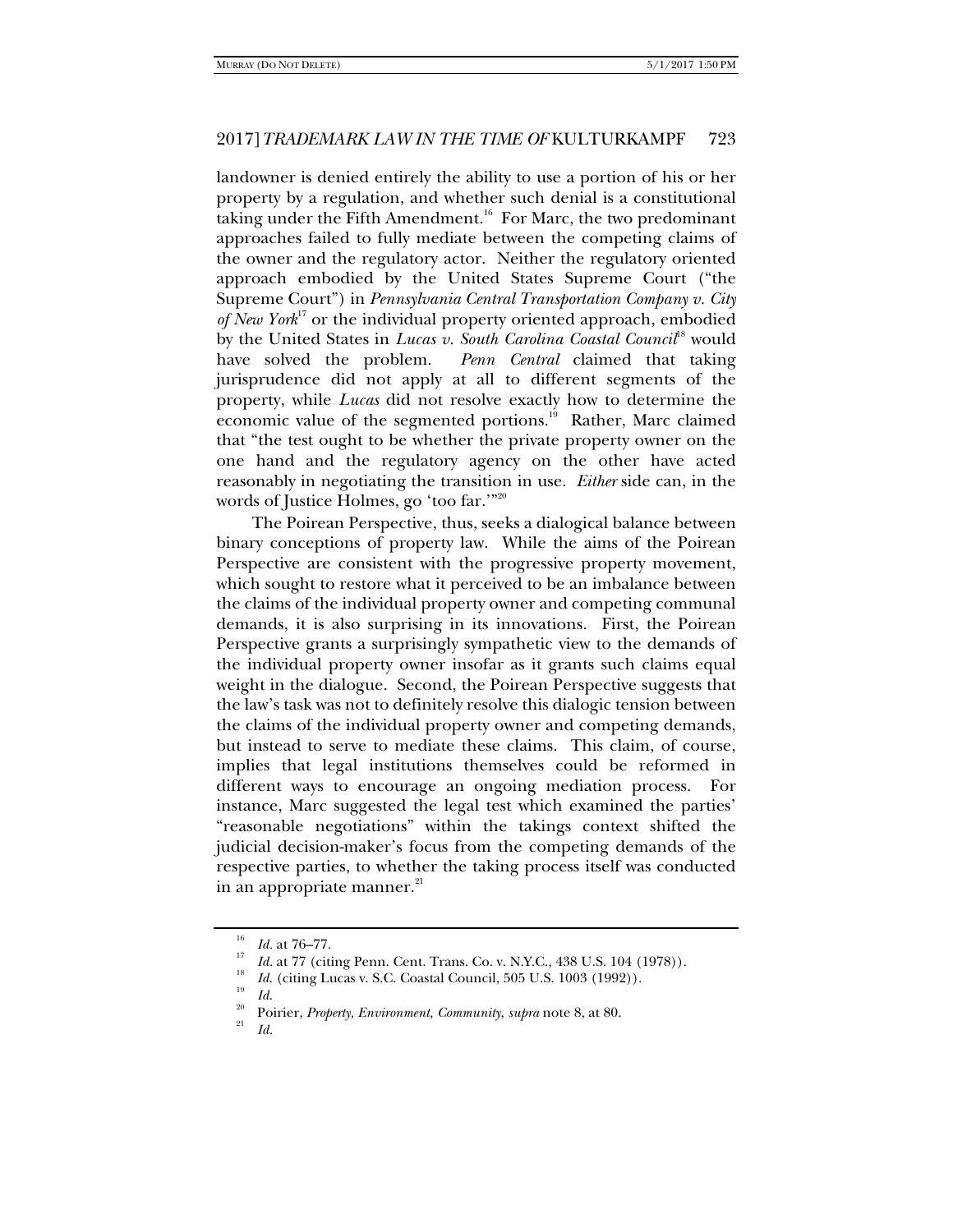Community has a second meaning in the Poirean Perspective in addition to its description of the dialogic tension between diverse ideological norms. In its second meaning, the term "community" for Marc offered a way to describe how property conflicts over intangible and tangible resources are "framed" by different cultural conceptions of property.<sup>22</sup> The Poirean Perspective insists that different social, cultural, and ethnic groups could view property law, in its basic forms, rules, and institutions, in radically different ways. Specifically, for example, Marc pointed to how in colonial New England, English colonists and Native Americans brought very different views to the appropriate uses of land, with the accompanying negative consequence that these two different cultural groups failed to understand each other's behavior. $^{23}$ 

For Marc, recognizing the importance of cultural frames served two key purposes in the Poirean Perspective. Initially, the existence of different cultural frames may complicate unitary understandings of a theory of rights in property law. The Poirean Perspective sees that different cultural frames may be necessary to interrogate what is "private property" or "community regulation" in any given circumstance. How slaves in the southern United States viewed private property ownership is an interesting example of how the question of "cultural frames" can aid in the interrogation of the dominant theory of rights. Although slaves were not able to legally own property within the formal legal system, historians such as Dylan Penningroth<sup>24</sup> have noted how informal practices permitted slaves to maintain and trade a range of different properties. Penningroth, for instance, has noted, "[t]he fact that slaves owned property opens up new perspectives on American history. It broadens our attention beyond the master-slave relationship to consider how relations among the slaves might have shaped what slaves did with their property, how they earned it, and how they were able to own it."<sup>25</sup> The unsettling paradox of whether slaves

The literature on "frames" and their relationship to social relationships is extensive. *See, e.g.*, Robert Benford & David Snow, *Framing Processes and Social Movements: An Overview and Assessment*, 26 ANN. REV. SOCIOL. 611, 614–615 (2000). Here, I adopt a definition advanced by Dennis Chong who defines a "common frame of reference" as an interpretation of an issue that has been popularized through discussion. Dennis Chong, *Creating Common Frames of Reference, in* POLITICAL PERSUASION AND ATTITUDE CHANGES 196 (Diana Motz et al. eds., 1996). The definition captures, in particular, how the Poirean Perspective "cultural frames" mix formal elements of legal understanding with more informal attitudes towards property acquisition and

ownership.<br><sup>23</sup> *Id.* at 67.<br><sup>24</sup> DYLAN PENNINGROTH, THE CLAIMS OF KINFOLK 78 (2003).<br><sup>25</sup> *Id.*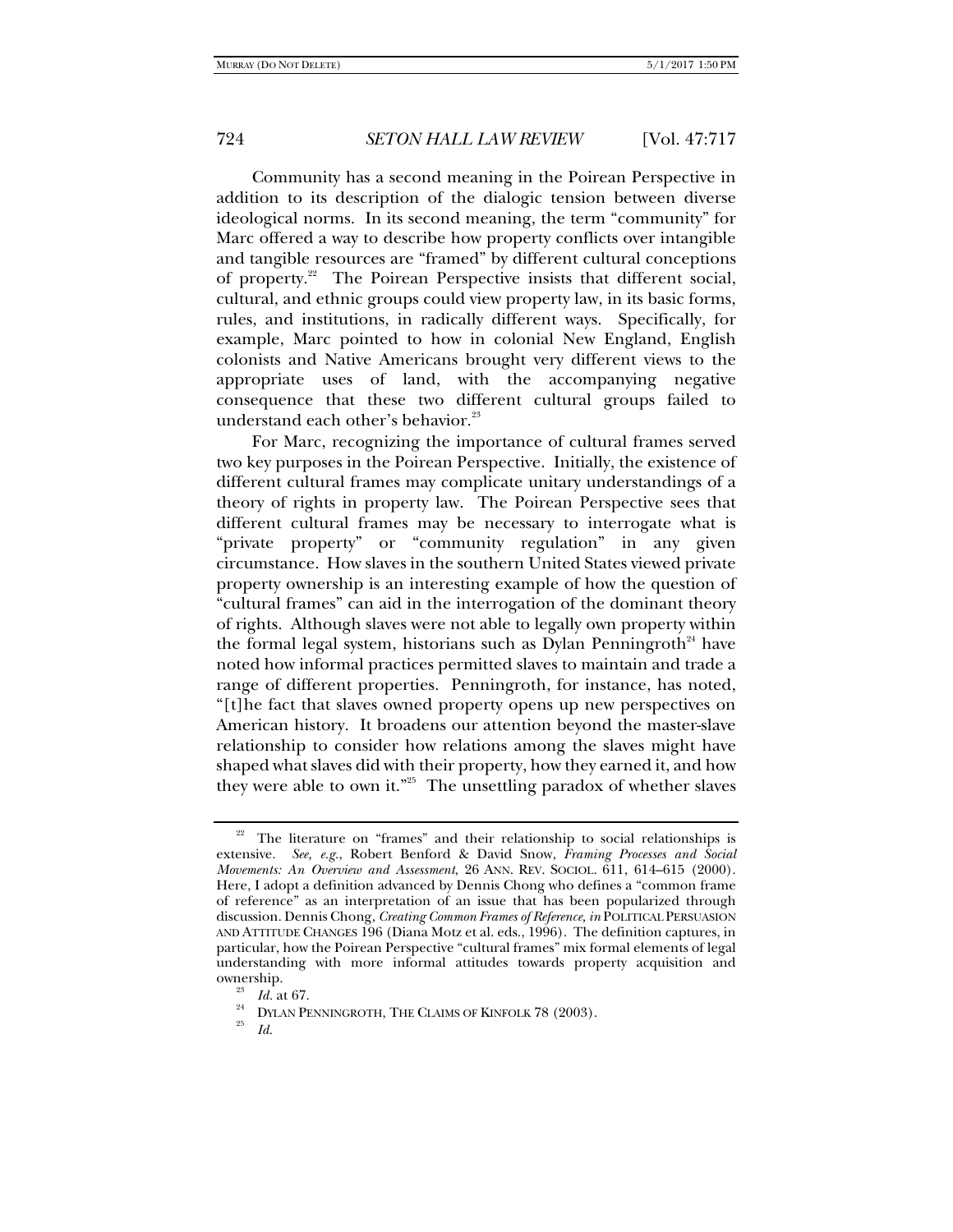could be said to "own" property when they had no legal personality suggests the ways in which understanding the relevant cultural frame for any given set of circumstances complicates further how we understand what are the "rights of the property holder" or what is the relevant "communal" claim.

Additionally, Marc's initial insight into the importance of distinct cultural frames in property debates was furthered by his later insistence on the theoretical importance of *Kulturkampf*. *Kulturkampf* posits a moment in property interactions during which more diffuse cultural frames have hardened into distinct moral positions. A concrete example of this process has occurred with the dispute over building a pipeline through the Standing Rock reservation.<sup>26</sup> What may have begun as a relatively local dispute over whether a company could build a pipeline on a reservation, has generated conflict because it involves very different cultural frames as to the appropriate use of the property, and thus, consequently has hardened into a property conflict that invokes distinct moral positions.<sup>27</sup>

Finally, the Poirean Perspective utilizes the term "community" to describe the ways in which law can perform to mediate the dialogic tensions posed by the different ideological and cultural tensions posed in property law. For Marc, law served an important function as a communicative medium, given its ability to serve as a common vocabulary within a dynamic environment. $^{28}$  Throughout his scholarship, Marc outlined different types of legal frameworks, which enabled law to serve as a communicative medium. A useful example of law serving its function of communicative medium is the balanced negotiations between landowners and communities under the Endangered Species Act.29

Two themes emerge from this third meaning of community in the Poirean Perspective. First, the claim that law serves as a communicative medium bears a close resemblance to noted German philosopher, Jürgen Habermas' claim that legal norms can serve a socially integrative function in reconciling diverse ideological and cultural names.<sup>30</sup> The relationship of the Poirean Perspective to the works of

<sup>&</sup>lt;sup>26</sup> Carla Javier, *A Timeline of the Year of Resistance at Standing Rock*, FUSION (Dec. 21, 2016), http://fusion.net/story/372387/timeline-nodapl-protests-standing-rock/.

<sup>2016),</sup> http://fusion.net/story/372387/timeline-nodapl-protests-standing-rock/. 27 Jack Healy, *The View from Two Sides of the Standing Rock Front Lines*, N.Y. TIMES (Nov. 1, 2016), https://www.nytimes.com/2016/11/02/us/standing-rock-frontlines.html?\_r=0.<br><sup>28</sup> Poirier, *Property, Environment, Community, supra* note 8, at 68–69.<br><sup>29</sup> *Id.* at 69–70.<br><sup>30</sup> See generally JÜRGEN HABERMAS, BETWEEN FACTS AND NORMS: CONTRIBUTIONS TO A

DISCOURSE THEORY OF LAW AND DEMOCRACY (William Rehg trans., 1996). A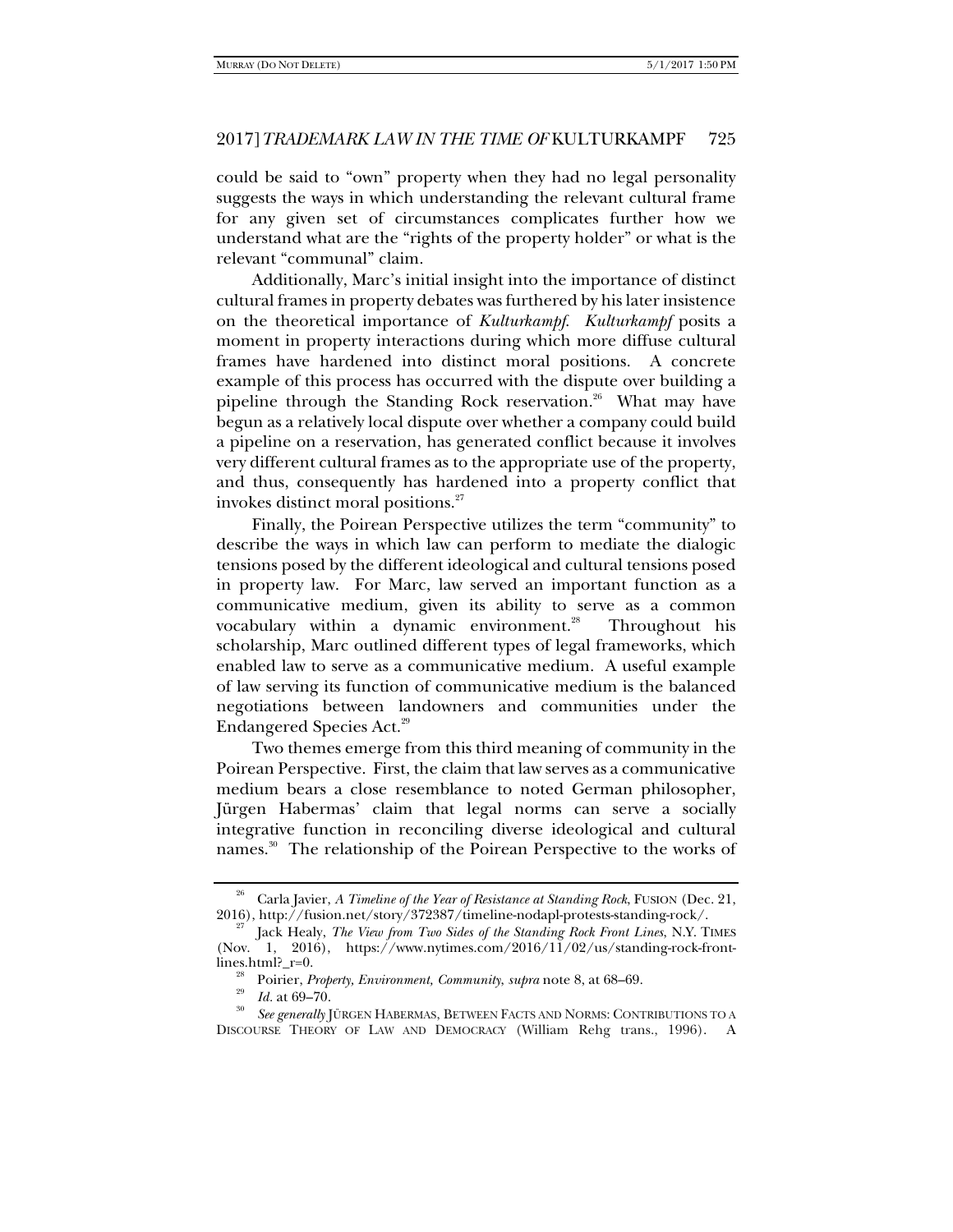Jürgen Habermas is an interesting one insofar as Marc's early scholarship did not rely on his philosophical framework. His later scholarship, however, utilized two primary concepts derived from Habermas: the relationship between the private sphere and the public sphere in the constitution of social identity, as well as the claim that discursive spaces are necessary for the emerging visibility of social minorities.<sup>3</sup>

Second, the claim that law functions to reconcile the clashing ideological norms and cultural frames once again emphasizes the Poirean Perspective's normative reliance on institutions and rules that permit flexible, contingent reasoning to resolve conflict. For Marc, legal rules that can manage to incorporate significant geographical information as to a property dispute, or how different communities experience the social change associated with the increased visibility of same-sex marriage, could be successful in reconciling the strains such rules may cause within in a given local community.

In such a way, the Poirean Perspective stresses that sympathy over why a "losing side" in a conflict that disrupts property rules should be taken seriously in the judicial and legislative arena. Sympathy is an unusual element of legal theory. For Marc, sympathy, for instance, as to why a traditionalist may want to assert that same-sex marriage was disruptive $32$  to the historical meaning of marriage was as necessary as any legal solution was created. While this sympathy should, perhaps, not extend to preventing the suggested change, such sympathy increased the political legitimacy of any judicial or legislative action taken in regard to the disruption in property rights at issue.

Ultimately, the Poirean Perspective offers a rich, thick conception of community that is useful to property theory, generally, and progressive property theory, specifically. Progressive property theory, and its ideological commitments, has been interested in interrogating the idea of "community" to complicate the relationship of the private property owner to larger social interests, contending that property law and its institutions should be shaped by an awareness of "the underlying human values that property serves and the social relationships it shapes and reflects."33 The Poirean Perspective of

fundamental insight of Habermasian theory is that law serves as a communicative, a kind of "transmission belt" that transforms the resemblance of everyday social interaction into an abstracted binding form. *Id.* at 278–79. Notably, Marc did not directly reference Habermas in this instance, but it is clear that Marc in his later works did rely substantially on Habermasian discourse theory, and so I note his theory.<br><sup>31</sup> See, e.g., Poirier, Same-Sex Marriage, supra note 4, at 402–03.<br><sup>32</sup> Poirier, *The Cultural Property Claim, supra* note 4, at 361–68.

*See generally* Alexander et al., *supra* note 13.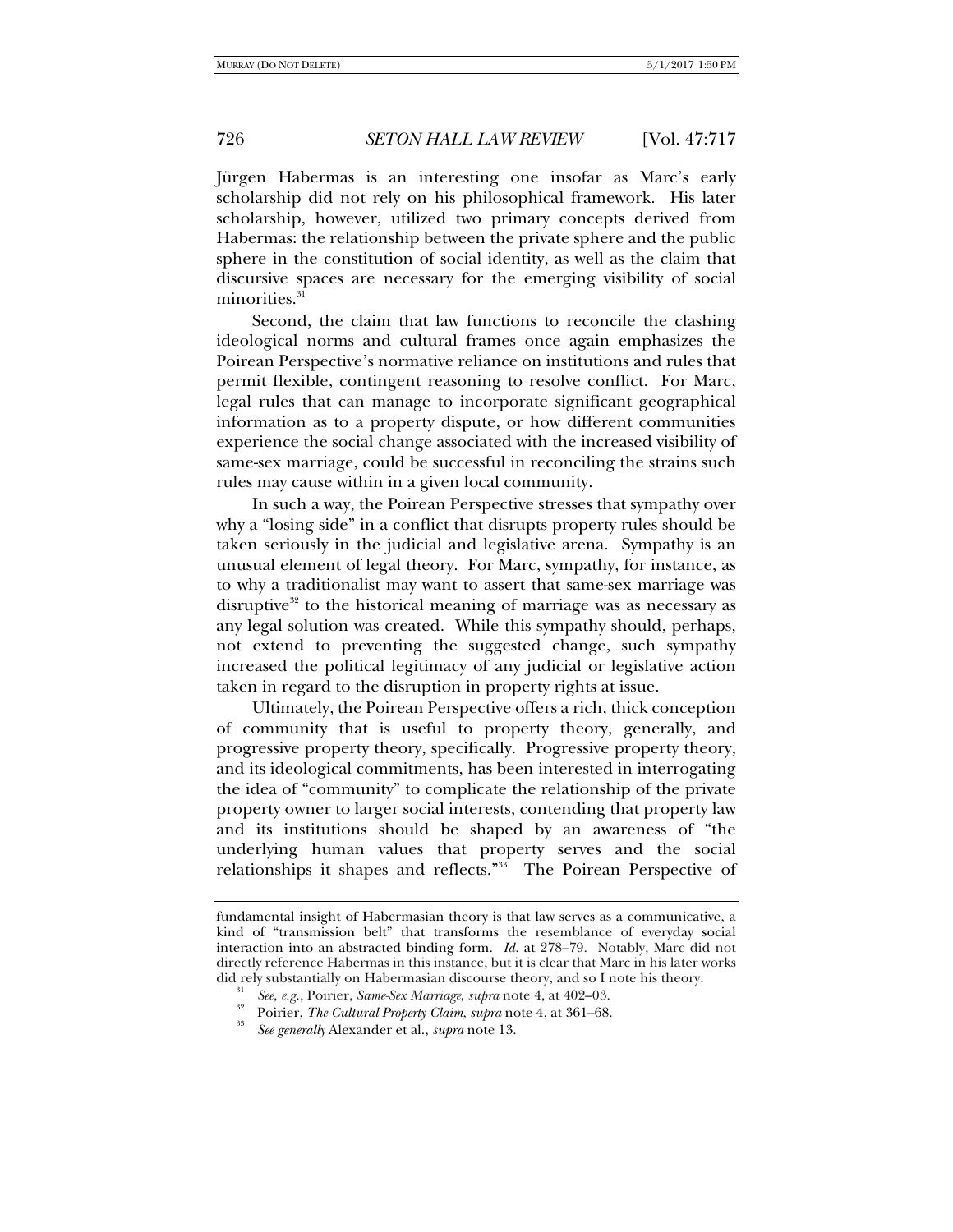community is unique, however, in the way that it complicates the progressive property claim, by focusing on how the contingent acts of specific actors "on the ground" are necessary for the evolution of property law.

Specifically, by focusing on contingent motivation behind individual actions, the Poirean Perspective complicates the relatively unitary claim of community in progressive property theory, by exploring certain historical, social, and geographical circumstances. While other progressive property theorists have been interested in this as a dimension of property decision-making, the Poirean Perspective contends that legal reasoning in property law should incorporate contingency as a key element that shapes legal rules and related institutions. A focus on contingency necessarily shifts normative debate as to, for instance, why exclusion is the central motivation for the construction of property ownership. Accounting for contingency in property theory, then, leads us not only to, as Carol Rose discusses it, *"*mud*"* 34 in our legal rules, but our legal theory as well.

## B. *Kulturkampf in the Poirean Perspective*

The second key element, *Kulturkampf*, in the Poirean Perspective, is a further elaboration on the deeply contextual approach in the Poirean conception of community. *Kulturkampf*, in its shorthand, refers to a potentially unresolvable "cultural war" between two competing perspectives.

The Poirean Perspective introduced two key innovations in the theory of *Kulturkampf*. First, the Poirean Perspective linked the concept of *Kulturkampf* to debates over the relationship of status of a type of property category. Second, the Poirean Perspective specifically outlined diverse *mechanisms* that prompted the emergence of *Kulturkampf* in property disputes. Marc's innovations in applying the theory of *Kulturkampf* to legal conflicts over property resources form a core element of the Poirean Perspective, and furthers the relevance of the Poirean Perspective to property theory.

The term *Kulturkampf* originated as a way to describe cultural conflict between conservative reaction and liberal politics during the Bismarck regime in late nineteenth-century Germany.<sup>35</sup> Its use,

<sup>34</sup> Carol Rose, *Crystals and Mud in Property Law*, 40 STAN. L. REV. 577, 577–78 (1988) (outlining the distinction between "crystal" rules in property law and "mud" rules in property law). Mud rules are "fuzzy, ambiguous rules of decision" that take into account contextual circumstances. *Id.* at 578.<br><sup>35</sup> See HELMUT WALSER SMITH, THE CONTINUITIES OF GERMAN HISTORY: NATION,

RELIGION, RACE ALONG THE LONG NINETEENTH CENTURY (2008) (analyzing historical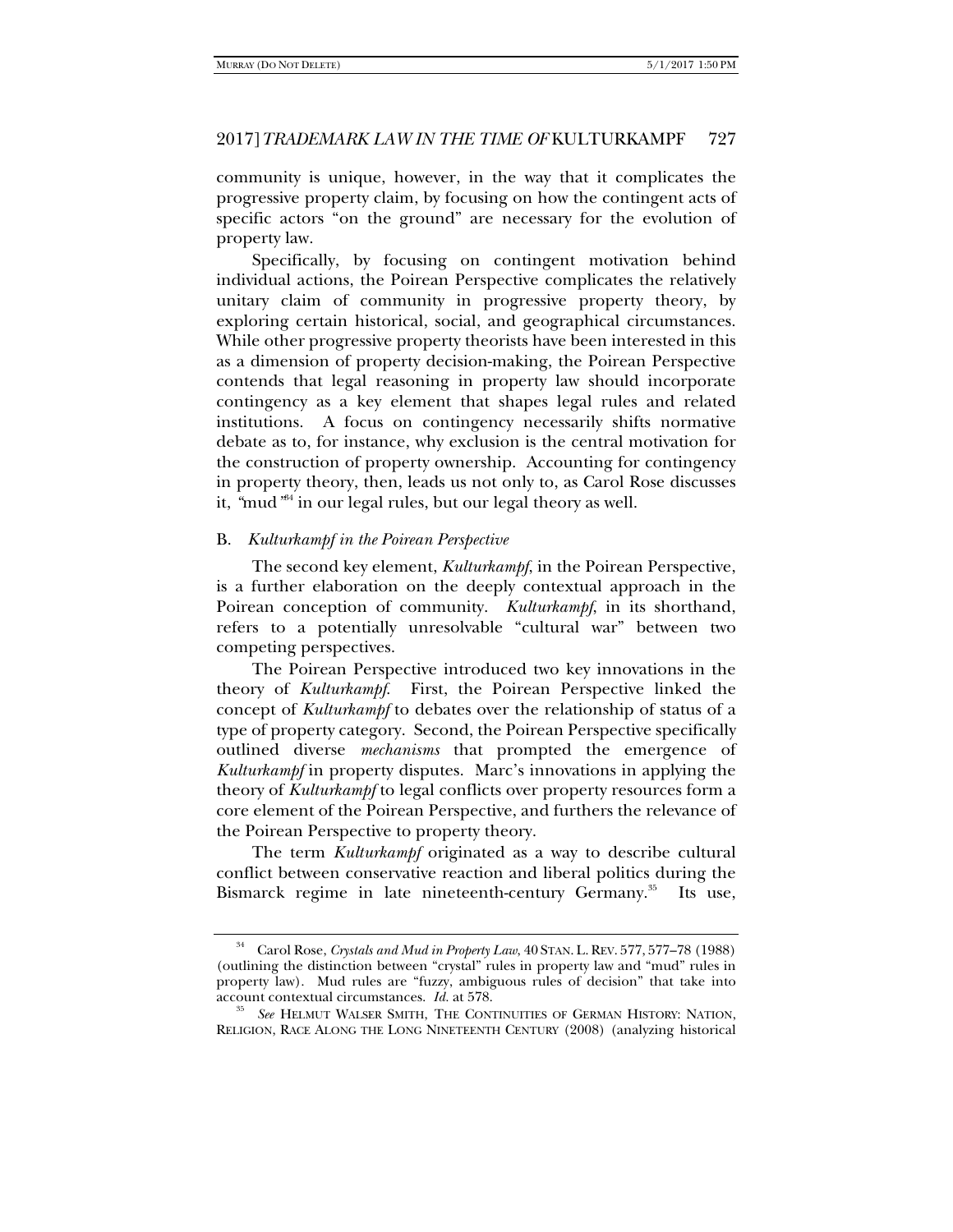however, has moved beyond historical debates to describe a normative claim that there exists in modern political democracy a clash between conservative and liberal perspectives on a range of issues, including the structure of gender roles in the family, the proper use of sexuality in social relationships, and the role of religion in public life.<sup>36</sup>

Prominent legal reliance on the term *Kulturkampf* (and the ironic inspiration of a key element of the Poirean Perspective) emerged out of Justice Antonin Scalia's dissent in *Romer v. Evans*, 37 in which the Supreme Court invalidated a statute that prohibited governmental entities from passing non-discrimination laws related to sexual orientation.. In dissent to a majority opinion, Justice Scalia stated:

The Court has mistaken a Kulturkampf for a fit of spite. The constitutional amendment before us here is not the manifestation of a "bare . . . desire to harm" homosexuals, *ante*, at 1628, but is rather a modest attempt by seemingly tolerant Coloradans to preserve traditional sexual mores against the efforts of a politically powerful minority to revise those mores through use of the laws.<sup>38</sup>

Scalia's invocation of *Kulturkampf* provided Marc with a rich vocabulary that could be used to describe the underlying cultural tensions that animated the ongoing constitutional controversies associated with sexual orientation, including the relationship of speech and discrimination laws<sup>39</sup> and same-sex marriage.<sup>40</sup>

This initial descriptive use of *Kulturkampf* gradually gave way to

debate over *Kulturkampf* in the twentieth century). Notably, the question of whether *Kulturkampf* actually occurred during the Bismarck Era is itself contested. *See* Margaret Lavinia Anderson & Kenneth Barkin, *The Myth of the Puttkamer Purge and the Reality of the Kulturkampf: Some Reflections of the Histography of Imperial Germany*, 54 J. MOD. HIST. 647–86 (1982). 36 Poirier, *Hastening the* Kulturkampf, *supra* note 3, at 297–99. Marc's treatment

of *Kulturkampf* appears to rely on two potential theoretical origins. First, Marc referenced the work of constitutional scholars such as Jay Michealson, Jack Balkin and William Eskridge in their use of *Kulturkampf*. *See*, *e.g.*, Jay Michealson, *On Listening to the Kulturkampf, or How America Overuled Bowers v. Hardwick, Even Though Romers v. Evans Didn't*, 49 DUKE L.J. 1599 (2001); Jack Balkin, *The Constitution of Status*, 106 YALE L.J. 2313 (1997); William Eskridge, *Democracy, Kulturkampf and the Apartheid of the Closet*, 50 VAND. L. REV. 419 (1997). Second, Marc referenced the literature related to political science to explore how *Kulturkampf* was used to describe cultural disagreements in the United States. Poirier, *Hastening the* Kulturkampf, *supra* note 3, at 299. *See, e.g.*, JAMES DAVIDSON HUNTER, CULTURE WARS: THE STRUGGLE TO DEFINE AMERICA (1991).<br><sup>37</sup> Romer v. Evans, 517 U.S. 620, 636 (1996).

<sup>38</sup> *Id.* at 636 (Scalia, J., dissenting); *see also* Jeffrey Shaman, *Justice Scalia and the Art of the Rhetoric*, 28 CONST. COMMENT. 290 (2012) (discussing Justice Scalia's use of foreign phrases as a rhetorical device). 39 *See generally* Poirier, *Hastening the* Kulturkampf, *supra* note 3. 40 *See generally* Poirier, *Same-Sex Marriage*, *supra* note 4.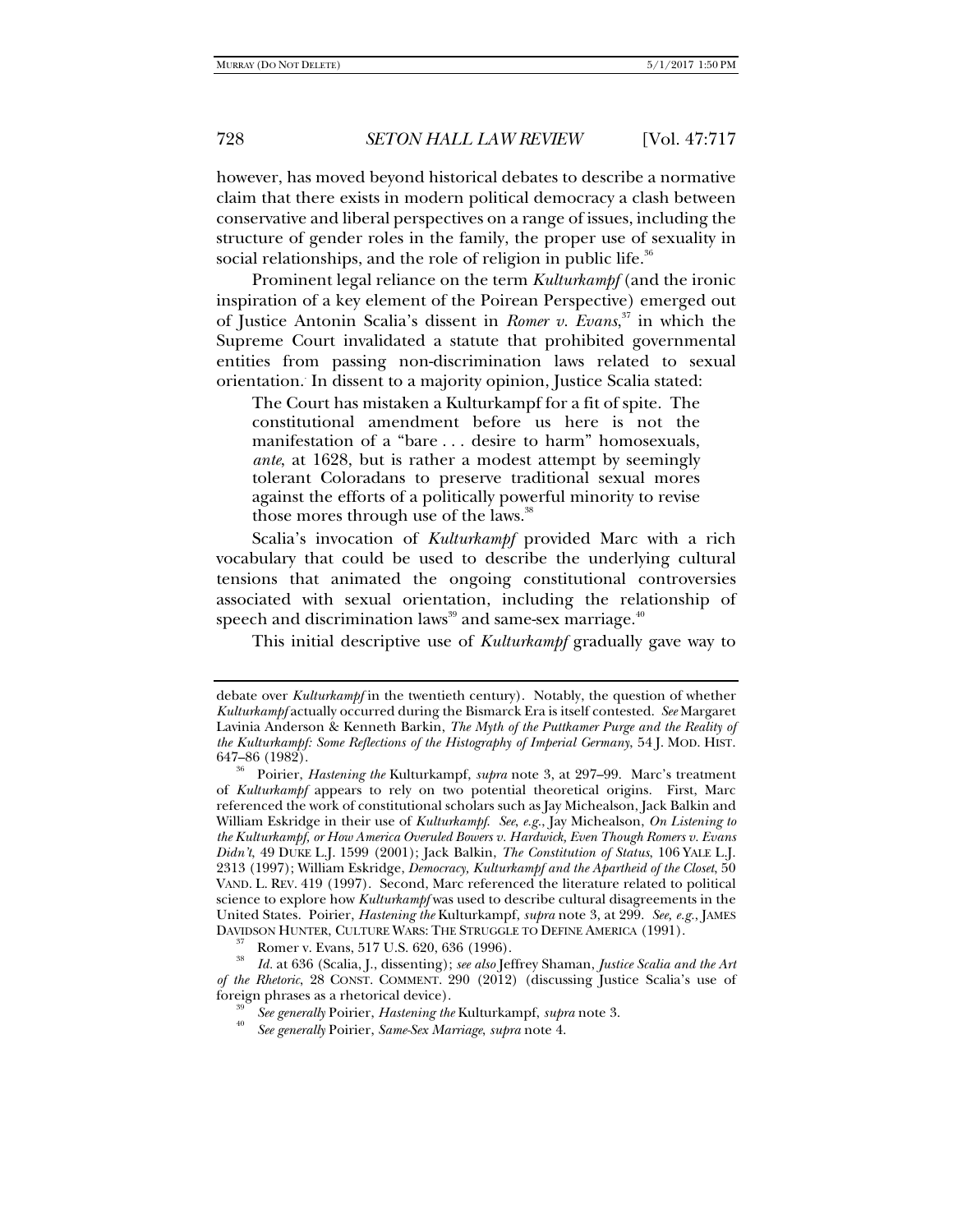the Poirean Perspective's addition of an innovative normative component. Marc's central innovation in this area was to embed a theory of *Kulturkampf* into basic property law and its related theory. Specifically, Marc modified the theory of *Kulturkampf* in three key ways: tying the theory of *Kulturkampf* to a theory of property law that emphasized how social status itself can be classified as a type of property; outlining how specific mechanisms of *Kulturkampf* are tied to real and intangible property concepts; and finally, by emphasizing how certain visible actions serve to heighten moral conflicts over property resources.

The Poirean Perspective contends that *Kulturkampf* conflicts may be heightened if the maintenance of "group identity" intertwined with a specific property status. For example, Marc contended that a primary motivation for supporters of traditional marriage was to protect the status of marriage as a type of property, namely an "intangible sacred cultural resource."41 Cultural property is a "specific form of property that enhances identity, understanding, and appreciation for the culture that produced the particular property. $142$  What if, Marc posited, we would recognize that for traditional marriage proponents, the status of marriage is a type of cultural property? If so, in asserting that the traditional marriage should be limited to heterosexual couples, traditionalists were simply acting as property owners, asserting their "right to exclude others" acting so as "to protect sacred objects, places, and rituals."43 Acting as property owners in this regard had the ability "to preserve and perpetuate group identity over time."<sup>44</sup> Marc concluded that if we understood marriage as a type of property that reinforced group identity, a corresponding claim of access would provoke a *Kulturkampf* because such claims of access would likely "pollute" the resource of "marital property" itself.<sup>45</sup>

The Poirean Perspective's view that *Kulturkampf* may intensify where social status is granted a property status is consistent with other perspectives in critical legal theory that social status can be a type of property. The Poirean Perspective should be read in light of Cheryl Harris's groundbreaking claim in *Whiteness as Property*, that the racial category of whiteness enjoys property status, even under the most limited definition of property, since the law "accorded 'holders' of

<sup>&</sup>lt;sup>41</sup> Poirier, *The Cultural Property Claim, supra* note 4, at 347.<br><sup>42</sup> Patty Gerstenblith, *Identity and Cultural Property: The Protection of Cultural Property* 

*in the United States,* 75 B.U. L. REV. 559, 569 (1995).<br><sup>43</sup> Poirier, *The Cultural Property Claim, supra* note 4, at 344.<br><sup>44</sup> Id.

*Id.* at 364.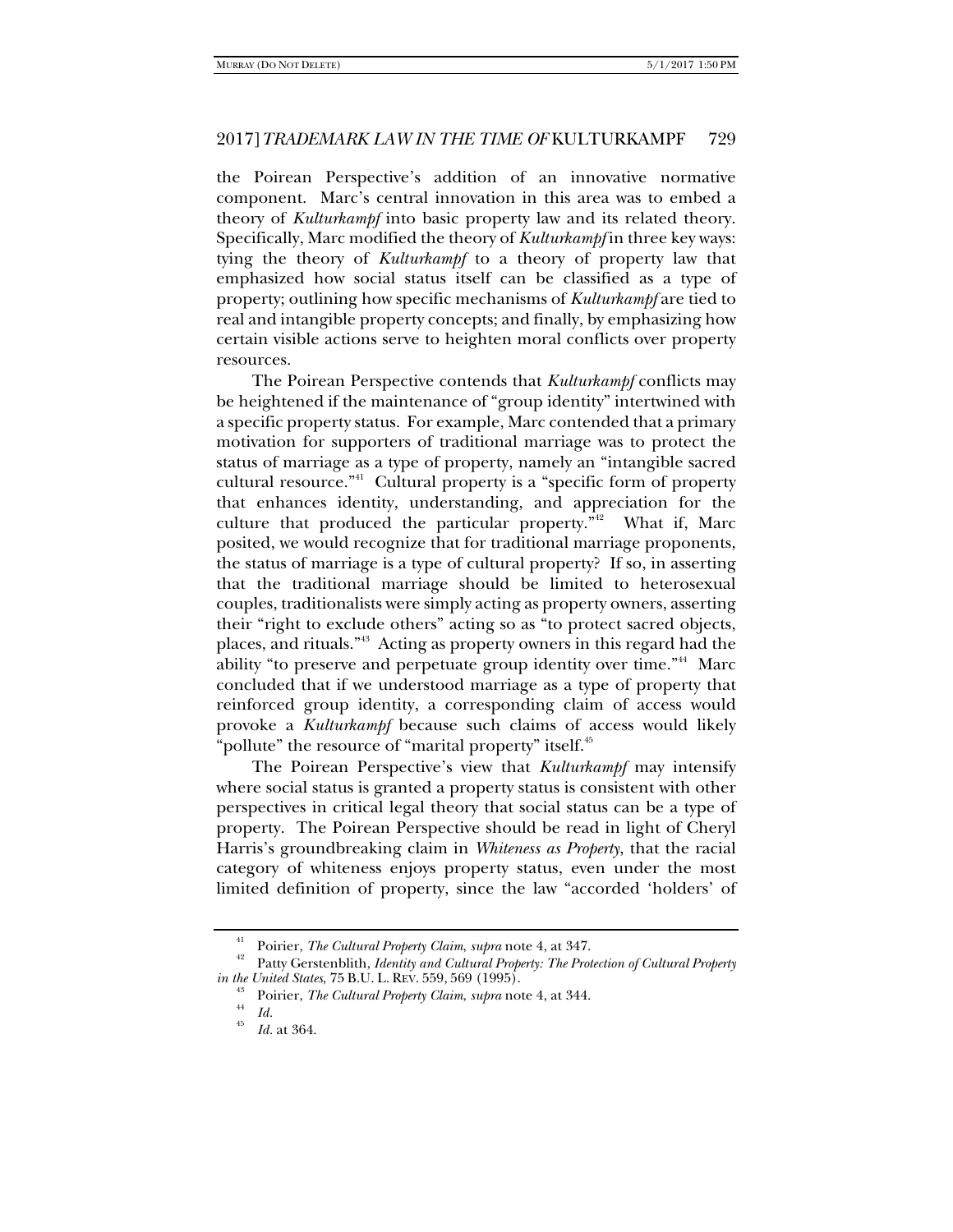whiteness the same privileges and benefits accorded holders of other types of property," including "the right to transfer or alienability, the right to use and enjoyment, and the right to exclude others.<sup>"46</sup> Indeed, scholarship exists that invokes *Kulturkampf* in disputes over questions of racial identity. For example, Carla Pratt utilizes *Kulturkampf* to explore the experience of the Seminole Tribe in Florida during the 1840s over whether to include black slaves as citizens within its claim of nationhood.<sup>47</sup>

The Poirean Perspective, in this aspect, answers the question of *why*, which has been haunting a coastal elite shocked at the recent election of Donald Trump. Marc's insight is a simple one: counterreaction will be intense if you lose a property right in a group status that was once enjoyed by one group over another competing group within a given society.<sup>48</sup> Indeed, as Daniel Sharfstein has noted that social groups may act in violent ways to preserve group-property claims or property acquired through status.<sup>49</sup> Consequently, counter-reaction should be anticipated when social movements, such as those advocating for civil and political rights associated with sexual orientation, advocate for a change in group-identity generates property claims. For instance, a *Kulterkampf* crisis was likely in light of the expansion of the right to marry as heterosexual couples acquired significant property rights through civil recognition of their marriages, including property forms, such as joint tenancy by entirety, or community property forms.

Examining the Poirean Perspective, with its emphasis on *Kulturkampf* triggered by sexual orientation, along with this co-existing scholarship on race, adds to property theory, and as this Article discusses, *supra*, intellectual property theory. To begin with, the Poirean Perspective adds to our perspectives regarding how *things become property*, as it tells us that group-identity can acquire certain types of property rights. Adding *status* to the litany of *things* like real property, intellectual property, and chattel that can be subject to property claims is important as we consider the scope and function of property law and institutions. Furthermore, it suggests the ways in which progressive property theory can be reformed to accommodate

<sup>46</sup> Cheryl I. Harris, *Whiteness as Property*, 106 HARV. L. REV. 1707, 1731 (1993). 47 *See* Carla D. Pratt, *Tribal Kulturkampf: The Role of Race Ideology in Constructing* 

Poirier, The Cultural Property Claim, supra note 4, at 368.<br>See generally Daniel J. Sharfstein, Atrocity, Entitlement, and Personhood in Property, 98 VA. L. REV. 635, 639–40 (2012) (analyzing how claims of property entitlement may lead to acts of violence).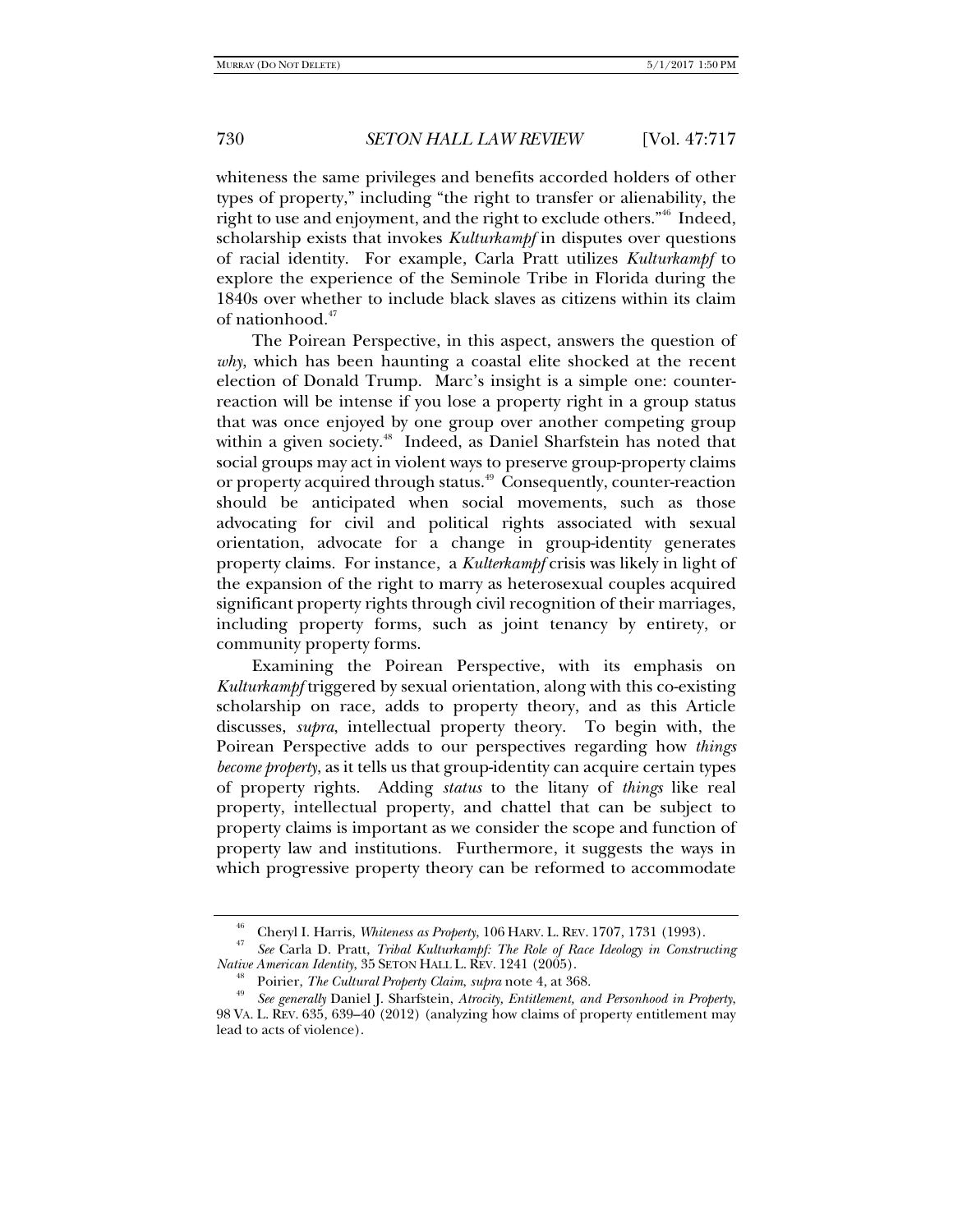questions about how social statuses, like race, poverty, gender, and sexual orientation, impact the doctrinal formation in property law.

In many respects, the Poirean Perspective also points to the importance of social impact of property re-classification in property law. In other works,<sup>50</sup> I have studied what I have termed the disruptive origins of property regimes. The disruptive origin of property regimes theory argues that an important origin of individual rights can occur when a property regime goes through a radical re-classification of property interests within a society.<sup>51</sup> An example of such a reclassification is the way in which the 13th Amendment can be seen as a disruptive moment in American property because this Amendment reclassified property—slaves—into citizens.<sup>52</sup> The Poirean Perspective adds to this story of the disruptive origins of property law in its suggestion that significant changes to property are likely to prompt significant counter-reactions, particularly if those changes within property regimes are accompanied by a reclassification of status property. *Kulturkampf* becomes a shorthand way of capturing the cyclical nature of reaction and counter-reaction in a period of significant property reclassification.

If the Poirean Perspective adds to the theory of *Kulturkampf* by explaining *why* intra-group conflict exists over a potentially sacred group resource, it also deepens the theory of *Kulturkampf*, by explaining *where and how* such conflicts can emerge and impact property law and its respective institutions. Marc used property theory to identify the mechanisms of *Kulturkampf*. The mechanisms of place and space answer the question of *where* the politics of *Kulturkampf* emerged, and the mechanisms of visibility and naming explain why *Kulturkampf* creates such intense emotions in its participation.

The mechanisms of place and space offered Marc a way to describe how *Kulturkampf* emerged at specific times within specific political moments. *Place*, as defined by Marc, was a physical location such as "a building, a beach, a mall, a highway, or an entire town."<sup>53</sup> The key quality of *place*, for Marc, was its "ubiety" or more easily said, its "whereness."54 The possibility of ubiety often generates *Kulturkampf*

<sup>&</sup>lt;sup>50</sup> Kali Murray, *Dispossession at the Center of Property Law*, 2 SAVANNAH L. REV. 201, 207 (2015).

<sup>&</sup>lt;sup>51</sup> *Id.* George Rutherglen, *State Action, Private Action, and the Thirteenth Amendment*, 94<br>VA. L. REV. 1367, 1382 (2008).

<sup>&</sup>lt;sup>53</sup> Poirier, *Same-Sex Marriage*, *supra* note 4, at 401.<br><sup>54</sup> *Id.* "Ubiety" is "the quality or state of being in a place: such as, the abstract quality of being in position: whereness." *Ubiety*, MERRIAM-WEBSTER, https://www.merriam-webster.com/dictionary/ubiety (last visited Feb. 11, 2017).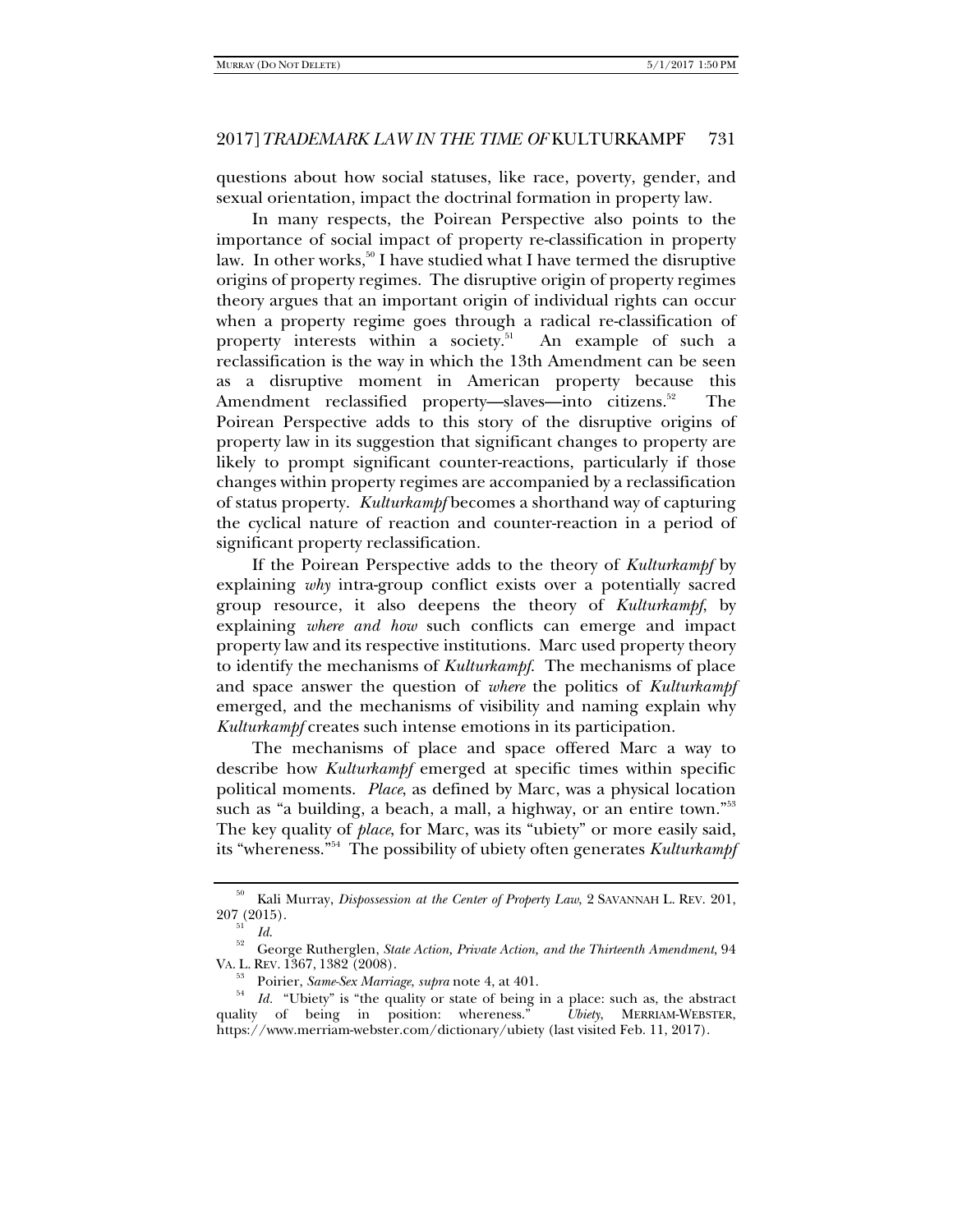because:

With ubiety come possibilities for proximity and distance, possibilities for access and exclusion, and—importantly for an understanding of *Kulturkampf*—possibilities for the control of visibility and choices about ways of being less visible or invisible. Also important is that, in a specific place, people will encounter their neighbors and the landscape, whether they want to or not. To one extent or another, whatever a geographic place contains in public, whatever occurs in a public place, is inescapably visible to others present in the place. So that a place is a particularly important kind of arena for engaging potentially unwilling others in civic discourse.55

The experience of place was influenced by the scale of conflict. Scale describes the way in which places themselves could range from "biggest to small, from worldwide to state-by-state to local to small and private."56

We can consider the importance of the ubiety of *Kulturkampf* on the intersection of property law and civil rights law in the late nineteenth century<sup>57</sup> by highlighting the ongoing battles over railroad cars in the growing segregation of the United States. According to James Cobb,<sup>58</sup> first-class railroad cars served as the crucible of limiting public accommodations because it was a location in which "whites had little control over their contact with and proximity to blacks." Therefore, first-class railcars became the place of *Kulturkampf* because "white passengers who objected vociferously and sometimes violently to sharing the limited confines of the first-class coach with blacks and black passengers whose numerous protests and lawsuits reflected their refusal to accept anything less than first-class accommodations after purchasing a first-class ticket."59

All of the primary elements that foster a crisis of *Kulturkampf*  presented themselves in the railcar: the presence of a propertied space (the privately owned railcar) as well as the disruption caused by the visible shifts in the social status of one group that prompted counter reaction. The railroad car, with its jostling of the indignant whites and defiant blacks in one physical location, stood in some respects, for the

<sup>55</sup>

*Foirier, Same-Sex Marriage, supra* note 4, at 401.<br> *Id.* at 404.<br> *See generally* Joseph Singer, *No Right to Exclude: Public Accommodations and Private Property*, 90 Nw. U. L. REV. 1283 (1996) (discussing the battle over public accommodations law and its relationship to property law and the right to exclude).

<sup>&</sup>lt;sup>58</sup> JAMES COBB, THE BROWN DECISION, JIM CROW, AND SOUTHERN IDENTITY 19 (2005).  $Id$ .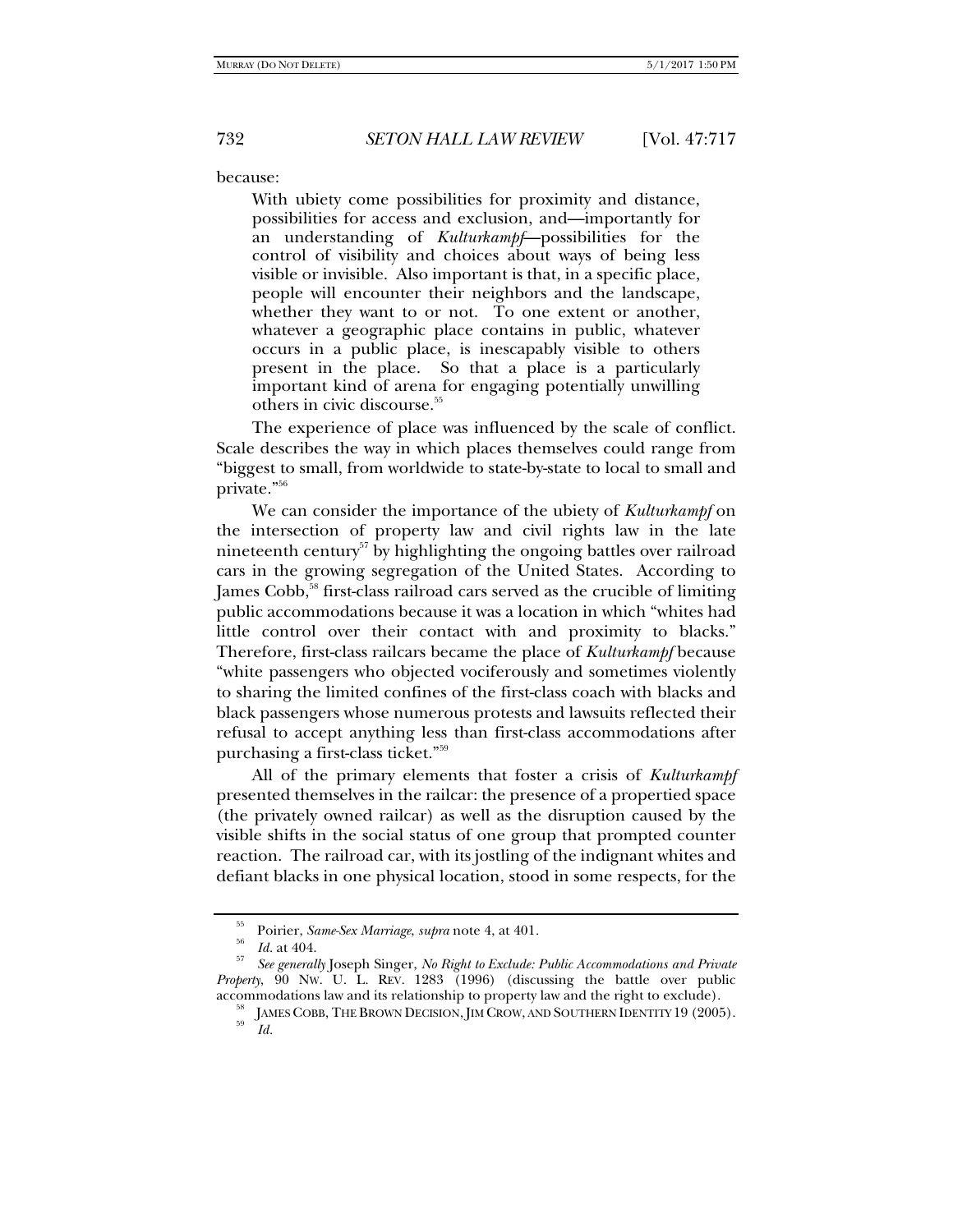moral claims associated with multi-racial democracy after the Civil War. Equally important, these were conflicts that were both national in scale, as individuals traveled through different states, and local in scale, insofar as the laws that addressed these questions could differ from state to state. The dialogical mechanism of the law could create a uniform policy, however, because of the differences in the scalar function of railroad cars.

Space serves as the second "where" mechanism of *Kulturkampf*. After defining *space* "as a field within which humans interact,"<sup>60</sup> Marc identified three different types of space: place/space, aterritorial space, and discursive space. $61$  Like place, space operates on a range of scales, as different types of place/space, aterritorial space, discursive space can be experienced from "biggest to small, from universal fields of discourse to fields that encompass only a limited number of interacting humans to fields that only encompass a few, then two, then just one person."62

Place/space is a term Marc used to describe those places that hosted formalized, interactive rituals, such as a courtroom, which is a physical place in which a trial is conducted.<sup>63</sup> For Marc, including a definition of place/space encompassed the fact that a physical location could also serve a spatial role. The term "space" could also capture those physical locations that served multiple, interactive roles. For instance, in the morning a classroom could serve as teaching space, but in the afternoon could serve as a meeting place for a social organization such as the Boy Scouts.<sup>64</sup> Space could capture the fact that "one space can involve numerous places—the space of the Little League or the Boy Scouts is wherever the Little League or the Boy Scouts meet."65

Beyond its meaning embodied in the place/space distinction, the term "space" could refer to a non-physical space, what Marc termed the "aterritorial field of communicative interaction."66 A common example of such an aterritorial field of communicative interactions might be "an Internet dating service as a space without a place, or an Internet auction."<sup>67</sup> A less common example of an aterritorial field

<sup>60</sup> Poirier, *Same-Sex Marriage*, *supra* note 4, at 402.<br>
62 *Id.* at 404–05.<br>
63 *Id.* at 402.<br>
64 *Id.* 65 *Id. Id.* 

<sup>&</sup>lt;sup>86</sup> Poirier, *Same-Sex Marriage*, *supra* note 4, at 402.<br><sup>67</sup> *Id.*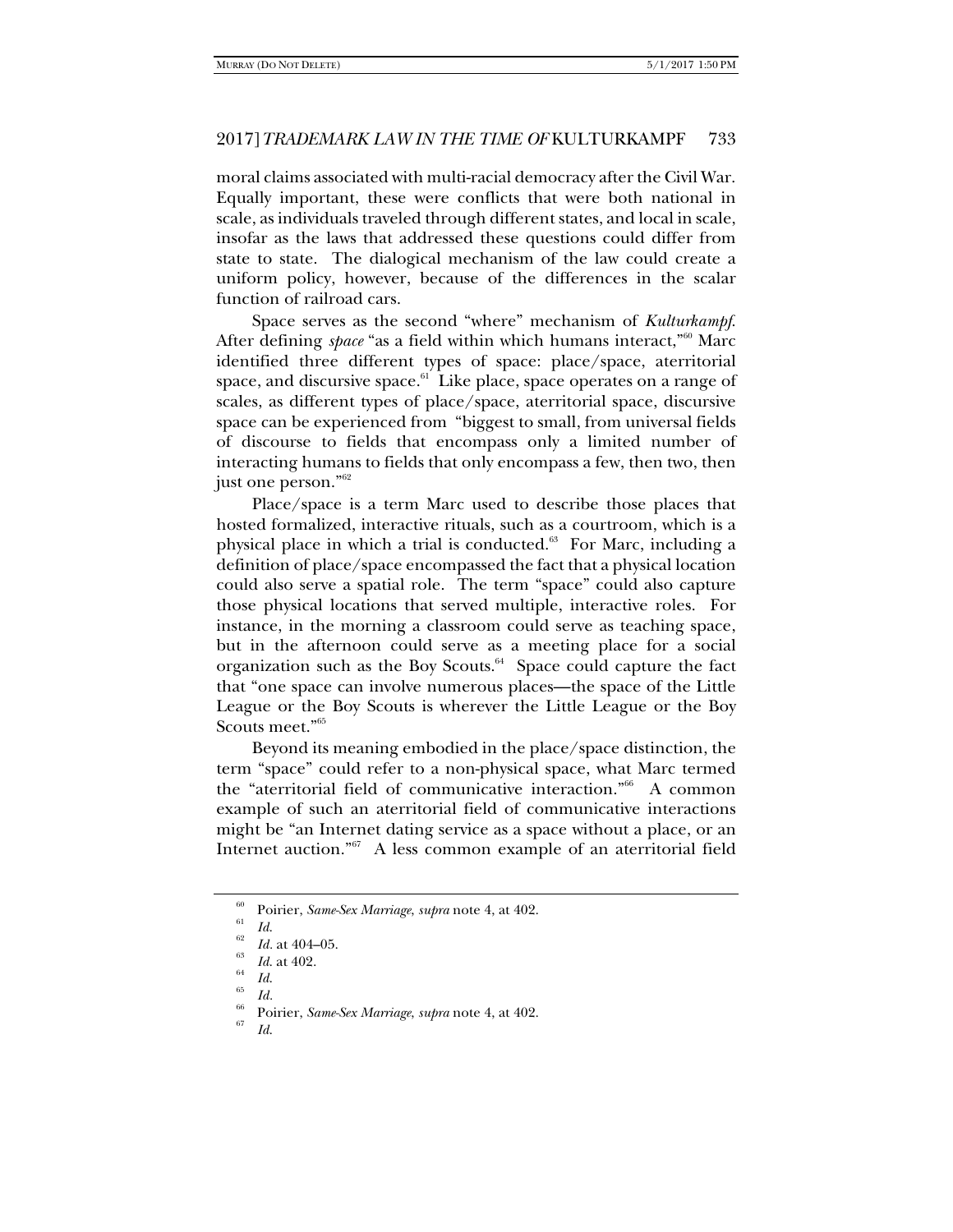might be a body of individuals that share a set of common religious beliefs.<sup>68</sup> These aterritorial fields of communicative interactions can pose challenges for the Poirean Perspective insofar as such spaces can be multi-scalar, since they are simultaneously local, national, and international.<sup>69</sup> The multi-scalar nature of such aterritorial space scrambles the ways in which *Kulturkampf* might be experienced. While different individuals in a religious community may disagree about whether to expand the church membership, Marc noted that *Kulturkampf* conflict may be lessened because exit from the religious community may be simpler in those situations in which an actual physical space is at issue.70

Finally, space can refer to what Marc defined as "discursive space."<sup>71</sup> Drawing on the work of Madhavi Sunder,<sup>72</sup> Marc defined discursive space as a space in which ongoing cultural identities are formed through active discourse over discourse texts.<sup>73</sup> Marc did not refer to a specific example of discursive space; however, a paradigmatic example of a discursive space is the cultural community that could be formed around the publication of a discourse text, such as a book or a movie.<sup>74</sup> These discursive spaces suggest imagined communities connected through the shared experience of reading a book or watching a movie.<sup>75</sup> The other types of space, place/space, and aterritorial communicative space, can reinforce these discursive spaces. A book can be read in a coffeehouse or religious text can be shared online. Discursive space, however, differs because such space is organized through the circulation of discourse text, whether in physical or non-physical space.

Discursive space, for Marc, prompted significant *Kulturkampf* conflict for two key reasons.<sup>76</sup> First, it permits the formation of alternative cultural identities outside of the mainstream norm. Marc directly referenced the pioneering work of Michael Warner in his

<sup>&</sup>lt;sup>68</sup> Poirier, *Gender, Place, Discursive Space, supra* note 4, at 324.<br><sup>69</sup> *Id.* at 325.<br><sup>70</sup> *Id.* at 326.<br><sup>71</sup> Poirier, *Same-Sex Marriage, supra* note 4, at 402.<br><sup>72</sup> *Id.* (discussing Madhavi Sunder, Note, *Authorshi Exclusion: The Intellectual Propertization of Free Speech in Hurley v. Irish-American Gay-Lesbian* 

<sup>&</sup>lt;sup>73</sup> Poirier, *Same-Sex Marriage*, *supra* note 4, at 402.<br><sup>74</sup> *See* MICHAEL WARNER, PUBLICS AND COUNTERPUBLICS 11–12 (2005) ("[T]he notion of a public enables a reflexivity in the circulation of texts among strangers who become, by virtue of their reflexively circulating discourse, a social entity.").<br>
<sup>75</sup> *Id.*<br>
<sup>76</sup> **D.**:

<sup>76</sup> Poirier, *Same-Sex Marriage*, *supra* note 4, at 402.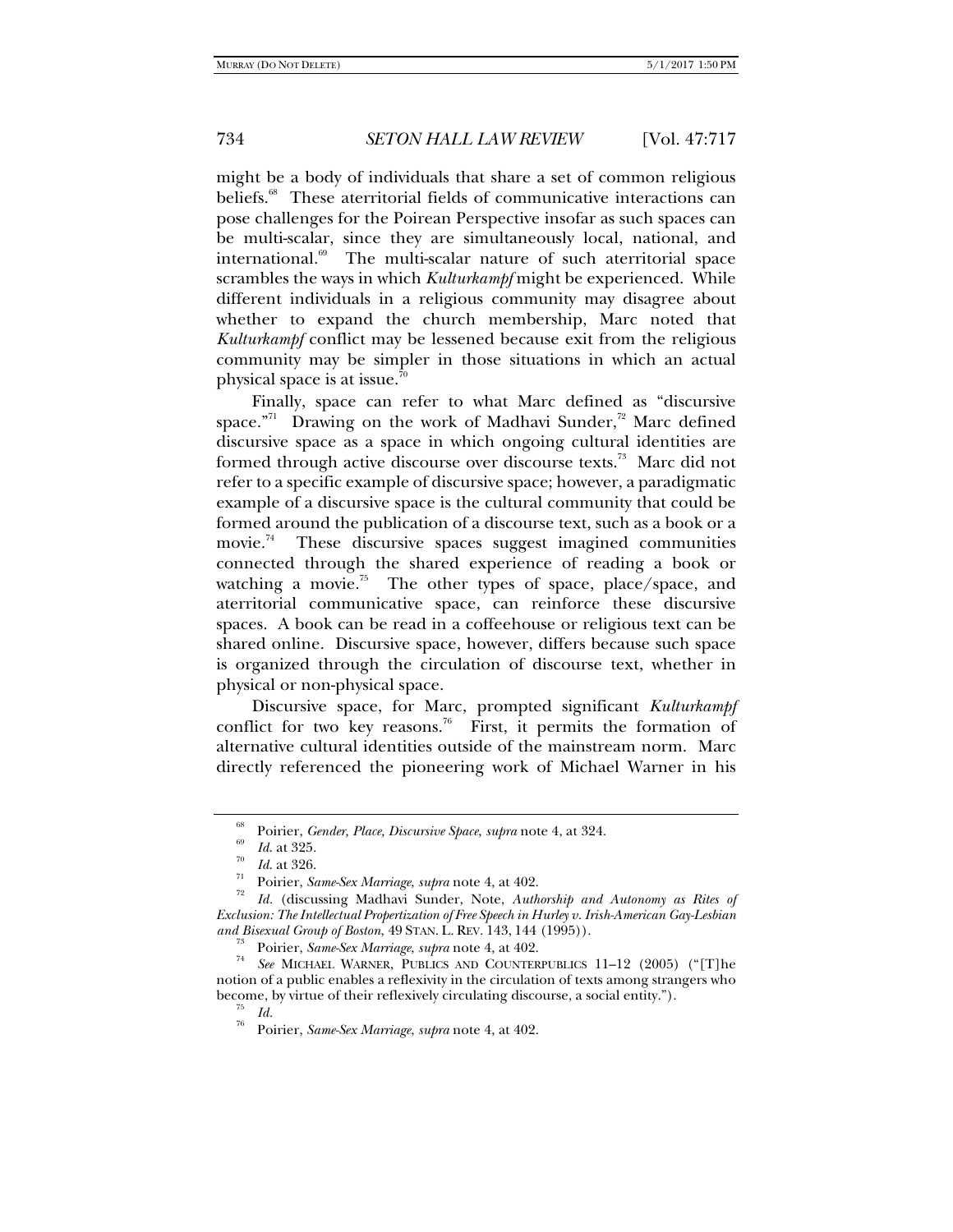treatment of the relationship between *Kulturkampf* and discursive space. Expanding on the work of Jürgen Habermas, $\frac{7}{7}$  Warner introduced the ideas of "publics and counterpublics" into discussion of discursive space, by claiming that mainstream publics, a public that comes "into being only in relation to texts and their circulation," was central in forming the primary norms of discursive space.<sup>78</sup> These mainstream publics, according to Warner, are often opposed by counterpublics, which are publics that maintain awareness that they are subordinate to dominant publics.<sup>79</sup> Thus, counterpublics organize themselves against a dominant "cultural horizon" in ways that not only extend to different ideas or policy outcomes, but also to "the speech genres and modes of address that constitute the public or the hierarchy among the medium."<sup>80</sup> For Marc, these counterpublics were vital to prompting *Kulturkampf* because such counterpublics provided a "horizon of opinion and exchange" which remained "distinct from authority, and could create alternative group identity that could challenge the status of the mainstream discursive public."<sup>81</sup> Second, these counterpublics served as important markers of community for the marginalized community and thus could reinforce the newly empowered social identity.<sup>82</sup>

The relationship between the mechanisms of place and space and their relationship to *Kulturkampf* has several consequences for property theory. First, Marc's focus on the mechanisms of place, space, and to a lesser extent, scale, is consistent with his "thick" conception of community insofar as *Kulturkampf* crises in property law emerge from an attempt to reconcile binary property norm, as well as conflicting cultural frames. Bearing down on place and space conflicts furthers this project of understanding how context is a necessary element of property theory. Second, it suggests why *Kulturkampf* conflicts differ, perhaps, in their intensity. The disputes become so devastating in the construction of social identities because such disputes are tied to the

*Id.*

 $77$  The basic definition for "public sphere" was initially outlined by Jürgen Habermas. *See* Jürgen Habermas, *The Public Sphere: An Encyclopedia Article*, 3 NEW GER.

CRITIQUE 49 (1964).<br><sup>78</sup> WARNER, *supra* note 74, at 66.<br><sup>79</sup> *Id.* at 119.<br>*80 Id.* An example of a counterpublic is the movement of the Riot Grrls, which not only opposed dominant norms of female identity, but also created alternative spaces of communication such as handmade magazines (often referred to as 'zines) to create different mediums of communication. Catherine Driscoll, *Girl Culture, Revenge and Global Capitalism: Cybergirls, Riot Grrls, Spice Girls*, 14 AUSTL. FEMINIST STUD. 173,

<sup>&</sup>lt;sup>81</sup> Poirier, *Same-Sex Marriage*, *supra* note 4, at 403.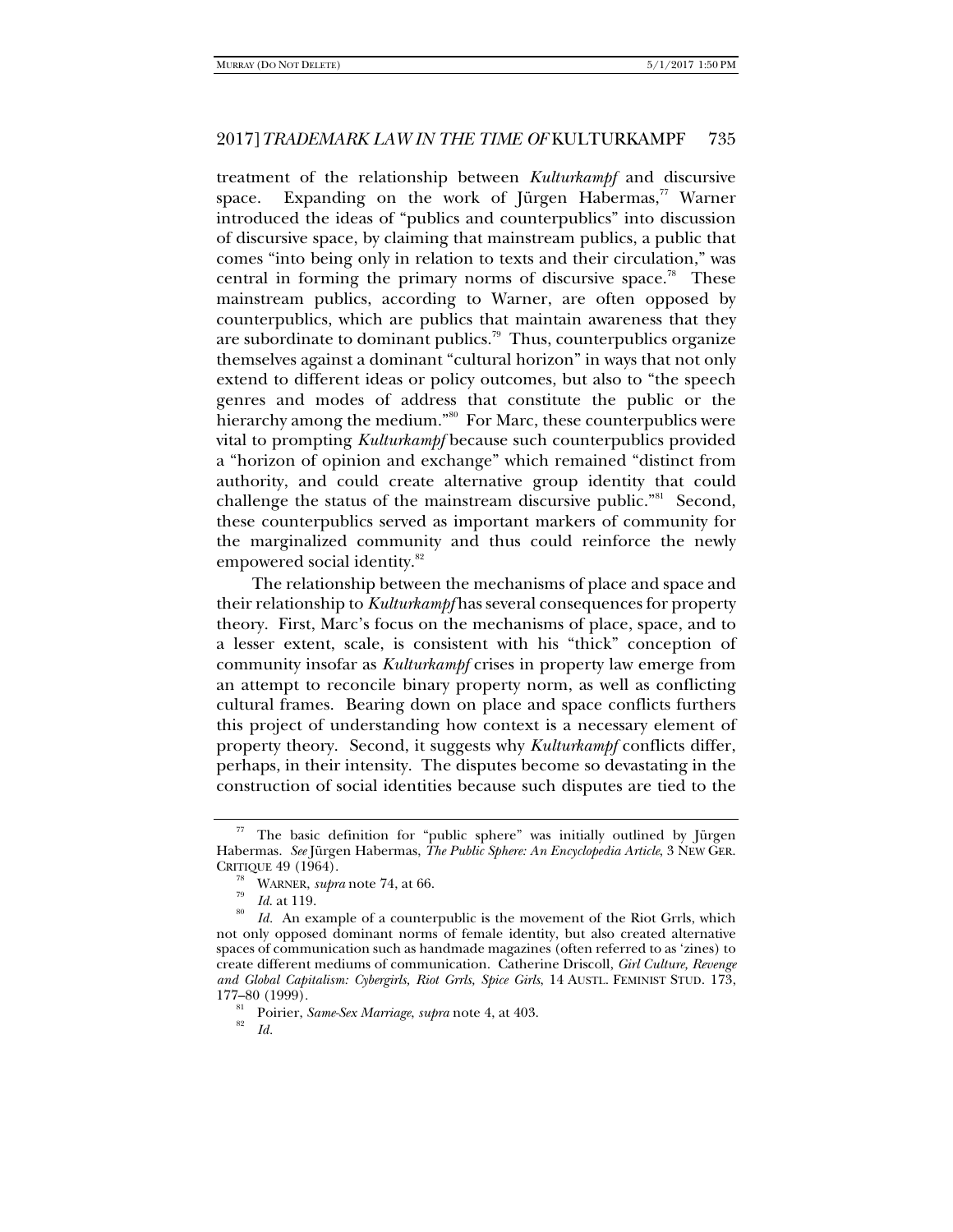"very ground" of the dispute. Finally, the mechanisms of space and place explain why property law and theory was so central to Marc's treatment of *Kulturkampf*. Property law is where law attempts to manage how we interact with local, neighborly space, and moreover, property law encourages on-the-ground, social institutions that can manage social conflict.

The Poirean Perspective also addresses *how Kulturkampf* can occur around property resources. The Poirean Perspective suggests that *Kulturkampf* emerges out of a process where formerly marginalized groups become "visible" in specific places and spaces. Marc noted that "visibility is key to the process of changing informal social norms, and thus, eventually being able to address and change legal norms."<sup>83</sup> Marc claimed that increased visibility for formerly marginalized groups occurred through what he termed "microperformances of identity."84 Adopted from the pioneering work of Erving Goffman on presentation of self through microinteractions, ${}^{85}$  Marc argued that microperformances of identity occur when an individual undertakes small interpersonal interactions, "everyday performances of self" directed towards social audience.<sup>86</sup> In engaging in these microperformances of identity, an individual and the respective social audience engage in mutually reinforcing behavioral cues around these everyday performances of self.<sup>87</sup>

Visibility for formerly marginalized groups becomes possible when such groups begin to challenge and even misappropriate these behavioral cues. Marc contended that the "misappropriation" of these visual cues "has the potential to shift the significance and therefore the identity-revealing and reproducing potential of specific behaviors and traits, and thus eventually to shift and restructure the larger system of socially-relevant identity categories to which identity-representing and (re) producing behaviors refer."88 In his scholarly work, Marc traced how microperformances of identity engaged in by the LGBT community in New Jersey in a variety of different contexts, including opening gay bars, ordering sexual literature, and challenging public accommodations and employment discrimination, led to successive

<sup>&</sup>lt;sup>83</sup> Id. at 405.<br><sup>84</sup> Poirier, *Microperformances of Identity*, *supra* note 4, at 5.<br><sup>85</sup> Marc reviewed a number of works in development of the theory of the microperformances of identity. *See id.* at 5 n.6. <sup>86</sup> *Id.* at 5.<br><sup>87</sup> *Id.* 88 *Id.* at 5–6.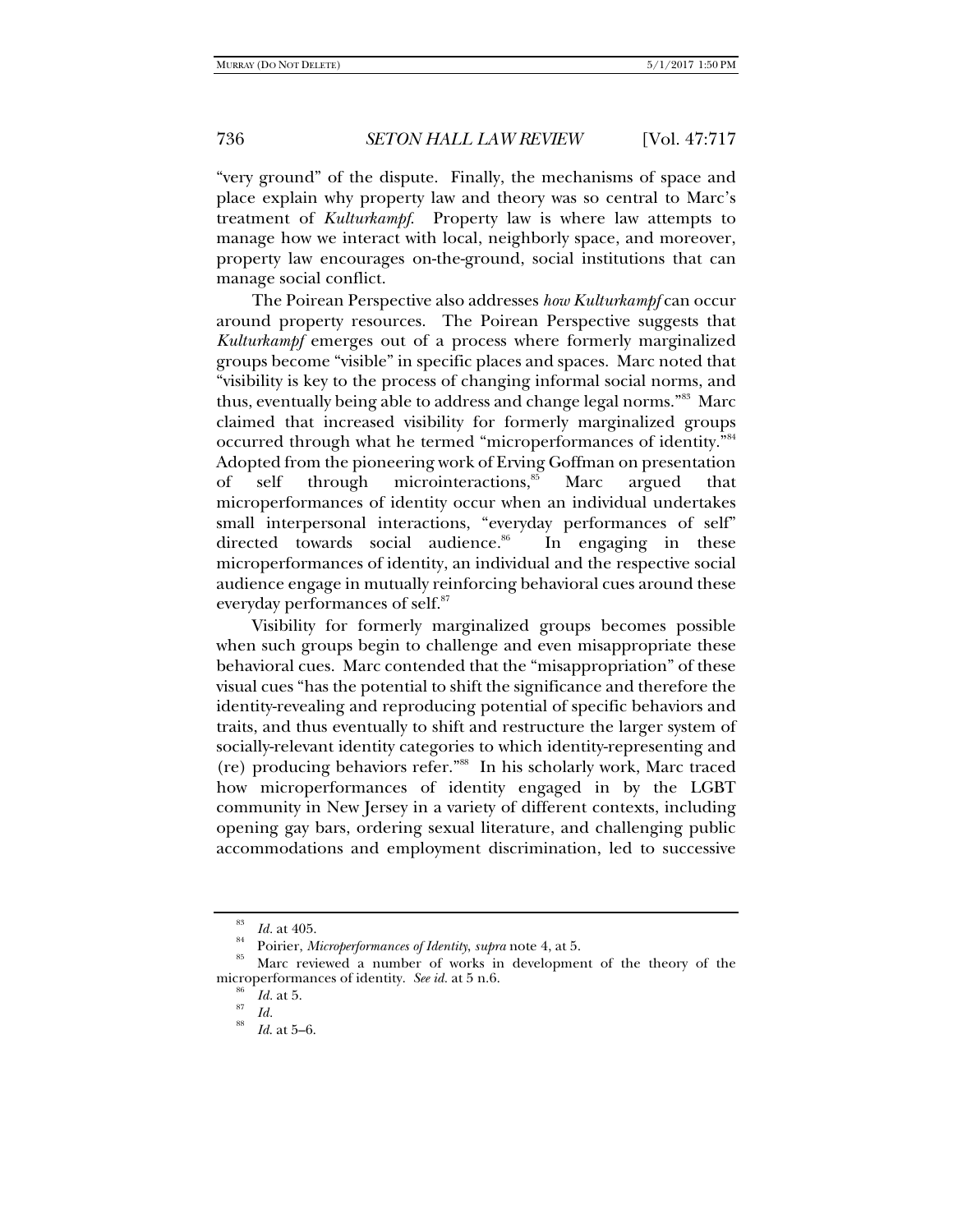legal challenges.<sup>89</sup> These successive legal challenges, then, served as the primary basis for a successful challenge to ensure marital benefits for this community.<sup>90</sup> *Kulturkampf*, however, is generated in these circumstances because while disruptive microperformances of identity were necessary strategies for more visibility of marginalized communities, these disruptive microperformances implicate longstanding moral and cultural norms, thus prompting a likely counterreaction.

Place and space provide a crucial forum for these microperformances since, as Marc noted,

[A]ny gathering place—a bar or hotel or barracks—can become a space of interactions that create, support and reaffirm a certain kind of identity, or that, on the other hand, suppress it. Communications in the press—a space without a place—become another kind of field of recognition and interaction.<sup>91</sup>

The centrality of place and space in providing forums for visibility challenges means that property law in the Poirean Perspective, then, becomes a crucial mediation tool for managing these fraught interactions. Trespass becomes a vehicle to manage unwanted access claims by marginalized groups. Public and private nuisance actions can be brought against place/space such as African-American churches or gay bars. Covenants become a way to manage an increase in the presence of a marginalized community in a particular neighborhood. These doctrines become vehicles for managing the ways in which place and space form the *Kulturkampf.* 

## II. TRADEMARK LAW IN THE TIME OF KULTURKAMPF

This Part considers the pragmatic impact of the Poirean Perspective by applying it to one factual scenario: the existence of racially stigmatizing trademarks such as the Washington Redskins. While a live controversy is before Supreme Court as to whether Section (2)(a) of the Lanham Act of 1946 can bar such marks under the First Amendment, this Article will consider the controversies in light of the Poirean Perspective, as outlined *infra*. While the scholarly debate over the validity of racially disparaging trademarks is an intense one, $92$  the

<sup>89</sup> Poirier, *Piecemeal and Wholesale Approaches Towards Marriage Equality*, *supra* note 4, at 300–09.

<sup>&</sup>lt;sup>90</sup> Id. at 321–27 (discussing marital litigation in New Jersey).<br><sup>91</sup> Poirier, *Same-Sex Marriage*, *supra* note 4, at 406.<br><sup>92</sup> Regan Smith, *Trademark Law and Free Speech: Protection for Scandalous and Disparaging Marks*, 42 HARV. C.R.-C.L. L. REV. 451, 452 (2007) (arguing "the current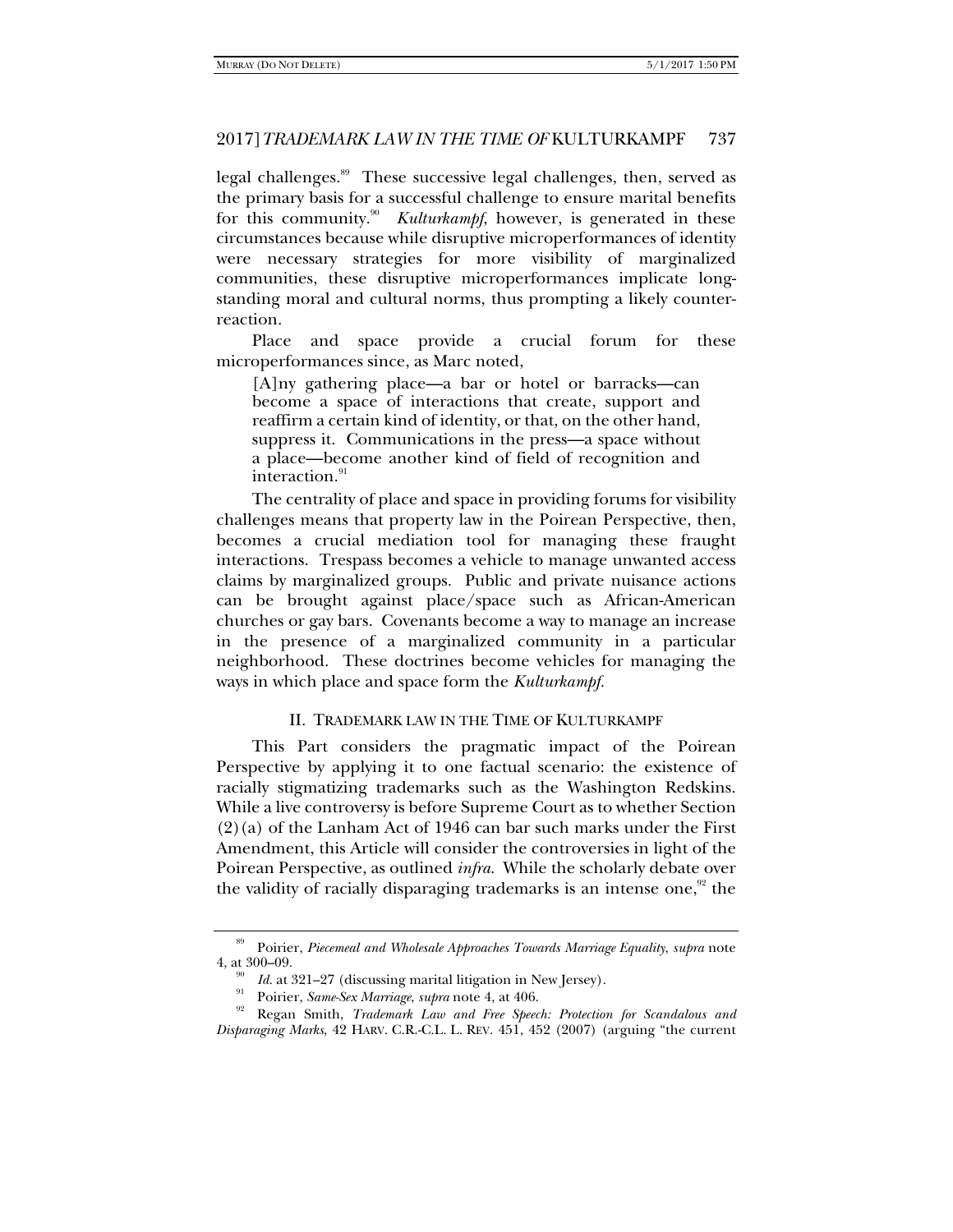Poirean Perspective is useful because it helps explain *why* the relationships between trademarks, place, and social conflict generates moments of *Kulturkampf*.

This Part first explores the existence of what Marc termed the community brand and why such brands embody the dialogical tension described in his scholarship. Next, this Part examines how the current controversy over racially stigmatizing marks derives from the relationship of community brands to the overall mechanism of

prohibition on registering scandalous trademarks largely serves no purpose and represents a challenge to First Amendment considerations"); Mark S. Nagel & Daniel A. Rascher, *Washington "Redskins" – Disparaging Term or Valuable Tradition?: Legal and Economic Issues Concerning* Harjo v. Pro-Football, Inc., 17 FORDHAM INTELL. PROP. MEDIA & ENT. L.J. 789, 803 (2006) (reasoning that the failure of the Washington Redskins to change their trademark might be due to how economically valuable it is, therefore the best recourse might be to compensate the team for a potential name change); Gavin Clarkson, *Racial Imagery and Native Americans: A First Look at the Empirical Evidence Behind the Indian Mascot Controversy*, 11 CARDOZO J. INT'L & COMP. L. 393, 401 (2003) (proposing that all racial Indian mascots be eliminated and allow tribes to trademark their identities and license them when the tribe feels it is culturally appropriate to do so); Rachel Clark Hughey, *The Impact of* Pro-Football, Inc. v. Harjo *on Trademark Protection of Other Marks*, 14 FORDHAM INTELL. PROP. MEDIA & ENT. L.J. 327, 365 (2003) ("Although it is debatable whether a majority of Native Americans find the use of Native American mascots, logos, and names offensive within the necessary definition for trademark law, it is a fact that many Native Americans, and other non-Native Americans, do find the uses insulting."); Justin G. Blankenship, *The Cancellation of the Redskins as a Disparaging Trademark: Is Federal Trademark Law an Appropriate Solution for Words that Offend?*, 72 U. COLO. L. REV. 415, 438 (2001) (arguing that Section 2(a) of the Lanham Act "does not represent an unconstitutional condition" and that it is appropriate for the government to protect minorities from disparaging trademarks); Jack Achiezer Guggenheim, *Renaming the Redskins (and the Florida State Seminoles?): The Trademark Registration Decision and Alternative Remedies*, 27 FLA. ST. U. L. REV. 287, 304– 08 (1999) (offering alternative legal remedies to pursue for trademarks that Native Americans would consider disparaging and recommending the Washington Redskins change their name to recapture the goodwill of Native Americans); Kristin E. Behrendt, *Cancellation of the Washington Redskins' Federal Trademark Registrations: Should Sports Team Names, Mascots and Logos Contain Native American Symbolism?*, 10 SETON HALL J. SPORT L. 389, 414 (2000) ("A nationwide movement to abolish racially discriminatory team symbols will help both professional and nonprofessional sports to promote team players, positive attitudes, team talent and athletic ability."); Jeffrey Lefstin, Note, *Does the First Amendment Bar Cancellation of REDSKINS?*, 52 STAN. L. REV. 665, 707–08 (2000) (arguing that commercial free speech protection for the use of the Washington Redskins trademark does not apply because an affiliatory mark has little to no informational content); Kimberly A. Pace, *The Washington Redskins Case and The Doctrine of Disparagement: How Politically Correct Must a Trademark Be?*, 22 PEPP. L. REV. 7, 12–14 (1994) (describing that Native American groups have long claimed that the Washington Redskins' trademark is a racial epithet and have made many legal and non-legal attempts to alter the name of the team); Bruce C. Kelber, *"Scalping the Redskins:" Can Trademark Law Start Athletic Teams Bearing Native American Nicknames And Images On The Road To Racial Reform?*, 17 HAMLINE L. REV. 533, 536 (1994) (arguing that Section 2(a) of the Lanham Act can provide protection for Native American groups who are offended by disparaging marks).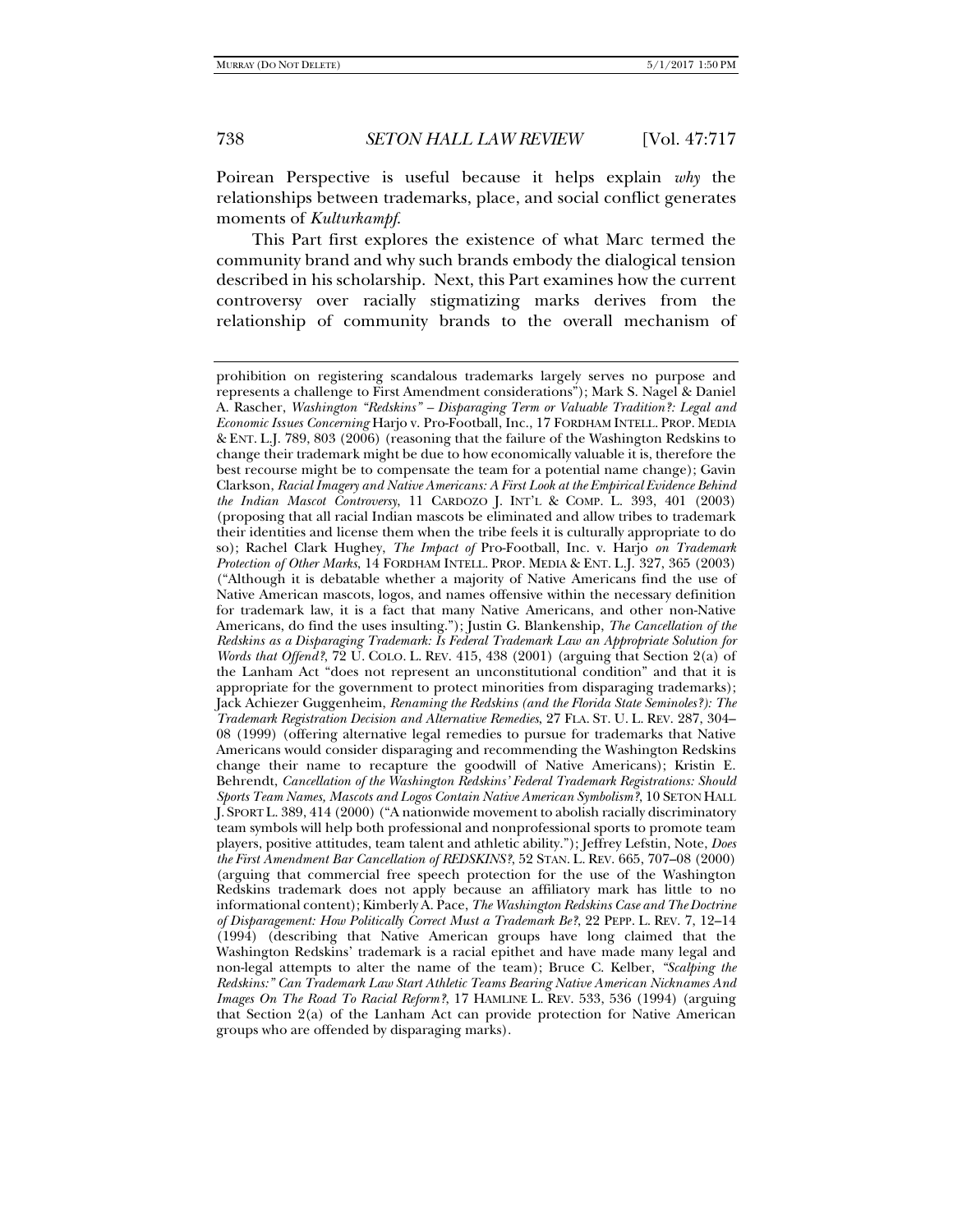*Kulturkampf*. This Part concludes by analyzing how the Poirean Perspective will yield pragmatic solutions that could resolve these conflicts.

## A. *Community Brands and Kulturkampf*

Trademarks, unlike patents and copyrights, are not protected under the Intellectual Property Clause of the United States Constitution<sup>93</sup> since nominally trademarks do not have a creator such as an author or inventor. $94$  One could potentially assign creative credit to the designer of the mark but such creative credit does not extend to the intangible association ("goodwill"), which associates the mark with a source of product.<sup>95</sup> Modern trademark law has typically assigned the claim of creativity to the trademark owner, arguably to its detriment. This creativity, notes Keith Aoki, typically rests upon justification that seeks to protect the labor-effect of the trademark owner.<sup>96</sup>

A reading of the Poirean Perspective suggests that imprecision in trademark law occurs because the law seeks a dialogical balance between the labor-creation effort of the trademark owner and the consuming public's effort in giving associative meaning to the trademark. The Poirean Perspective is consistent with other scholarship in this area. For instance, Stephen Wilf has emphasized that trademark creation should be considered an act of joint authorship between the trademark owner and the public. $97$  Wilf suggests that:

Trademark creation is a two-step process. First, a producer affixes a symbol to the product. Second, the public associates the symbol with the product. The producer affixing a symbol

<sup>&</sup>lt;sup>93</sup> U.S. CONST. art. I, § 8, cl. 8.<br><sup>94</sup> Trade-Mark Cases, 100 U.S. 82, 93–94 (1879) ("Any attempt, however, to identify the essential characteristics of a trade-mark with inventions and discoveries in the arts and sciences, or with the writings of authors, will show that the effort is surrounded with insurmountable difficulties. The ordinary trade-mark has no necessary relation to invention or discovery. It is often the result of accident rather than design, and when under the act of Congress it is sought to establish it by registration, neither originality, invention, discovery, science, nor art is in any way

essential to the right conferred by that act."). 95 Keith Aoki, *Authors, Inventors and Trademark Owners: Private Intellectual Property and the Public Domain–Part II*, 18 COLUM. J.L. & ARTS 191, 242 (1994).

*Id*. at 242 ("Precisely because traditionally there has been no authorial, inventive figure in trademark to justify the grant of intellectual property rights, aspects of author––and inventor––reasoning have surreptitiously seeped into trademark law. Traces of authorship have been ascribed to the trademark owner who has invested her 'sweat of the brow' to 'create' value in a mark, so that she is looked upon as being legally entitled and justified in 'reaping what she has sown.'").

Steven Wilf, *Who Authors Trademarks?*, 17 CARDOZO ARTS & ENT. L.J. 1, 33 (1999).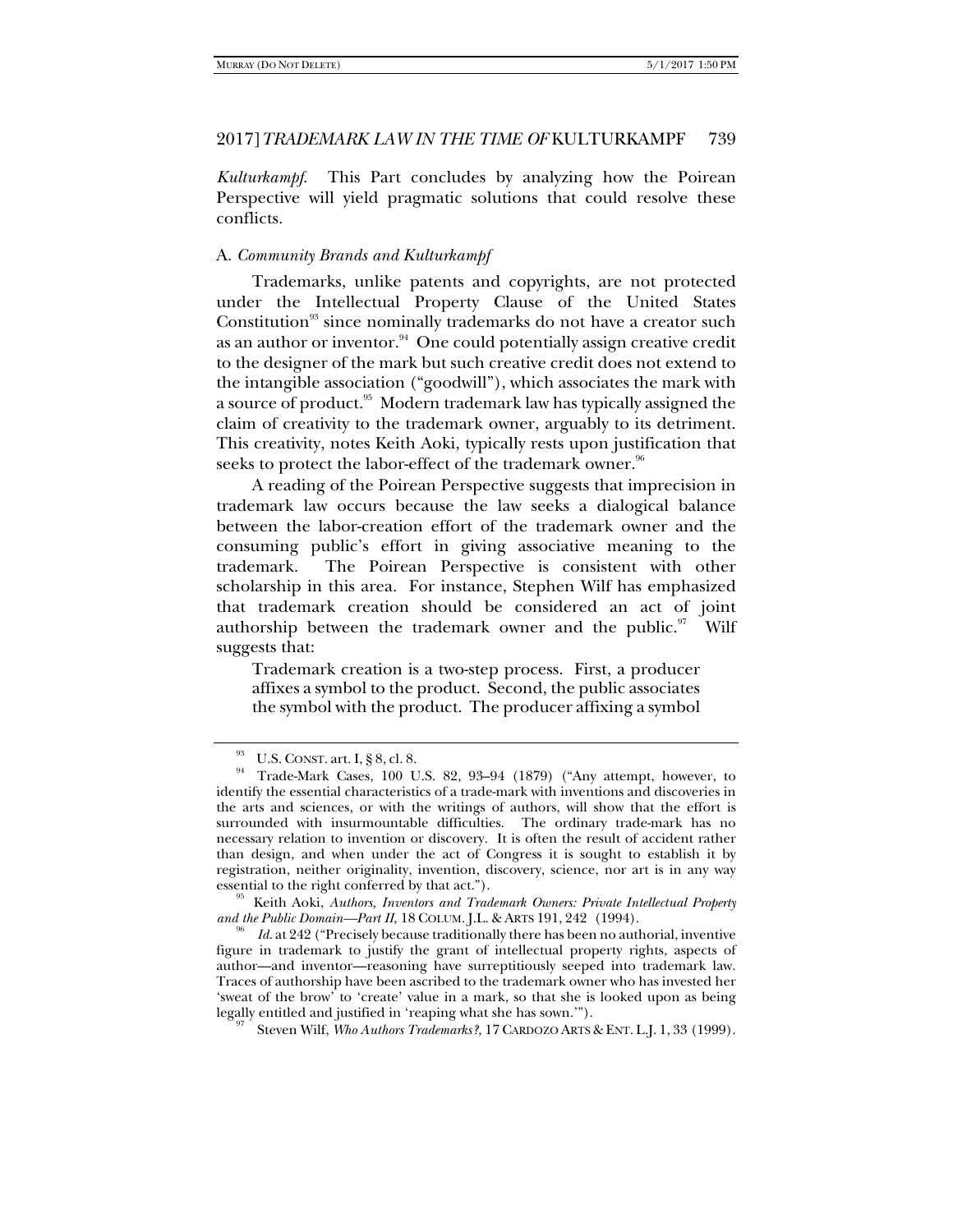might be called primary meaning while secondary meaning embodies the idea of public association. This association takes place in the midst of a market where linguistic exchange parallels the transfer of goods. Both the producer and the consuming public are joint authors.<sup>98</sup>

This joint act, however, is not simply authorship in the traditional sense. In a previous work,<sup>99</sup> I have argued that the text which accompanies the disclosure of a patent as an intermediated text serves as a representative of an imagined social world from which an invention derived.

Arguably, the trademark serves an equally representative effect, but in a different way. Unlike patents, trademarks have a representative effect insofar as trademarks are representative of the actual shared social worlds between the producer and the consuming public.<sup>100</sup> If we extend the Poirean Perspective to the representative effect of trademark, we can see the constant dialogical tension between production and association in trademark as a constant thematic element of this area of law. This shared public creativity is at the heart of a functional trademark law.

Typically, modern trademark law has ascribed a relatively narrow definition to the type of shared worlds in which we see the representative effect of trademarks applied to the shared worlds of consumers and producers in the modern marketplace. Initially, trademark law sought to be responsive to how different consumers reacted to specific functions of the trademarks.<sup>101</sup> Recently, however, scholars have claimed individuals may have a different relationship to the act of trademark creativity, thus shifting the trademark's relationship to shared worlds of cultural meaning. The shifting social meanings of trademarks in a variety of different shared social worlds have prompted scholars to reevaluate the functions of trademark law. For instance, Sonia Katyal has recently referred to the intersectional demands placed on trademark law,<sup>102</sup> given its joint role in regulating

 $^{98}_{\quad 99}$  *Id.* KALI MURRAY, THE POLITICS OF PATENT LAW: CRAFTING THE PARTICIPATORY PATENT BARGAIN 22–25 (2013).

Charles Lemert defines a shared social world, including "everything obviously includes everything that constitutes the collective life of groups of people, up to and including societies—their economies, their politics, their shared mental things, their culture, and more." CHARLES LEMERT, SOCIAL THINGS: AN INTRODUCTION TO THE SOCIOLOGICAL LIFE 118 (2d ed. 2002).<br><sup>101</sup> Frank I. Schechter, *The Rational Basis of Trademark Protection*, 40 HARV. L. REV.

<sup>813, 818 (1927).</sup> 

*See* Sonia K. Katyal, *Trademark Intersectionality*, 57 UCLA L. REV. 1601 (2010).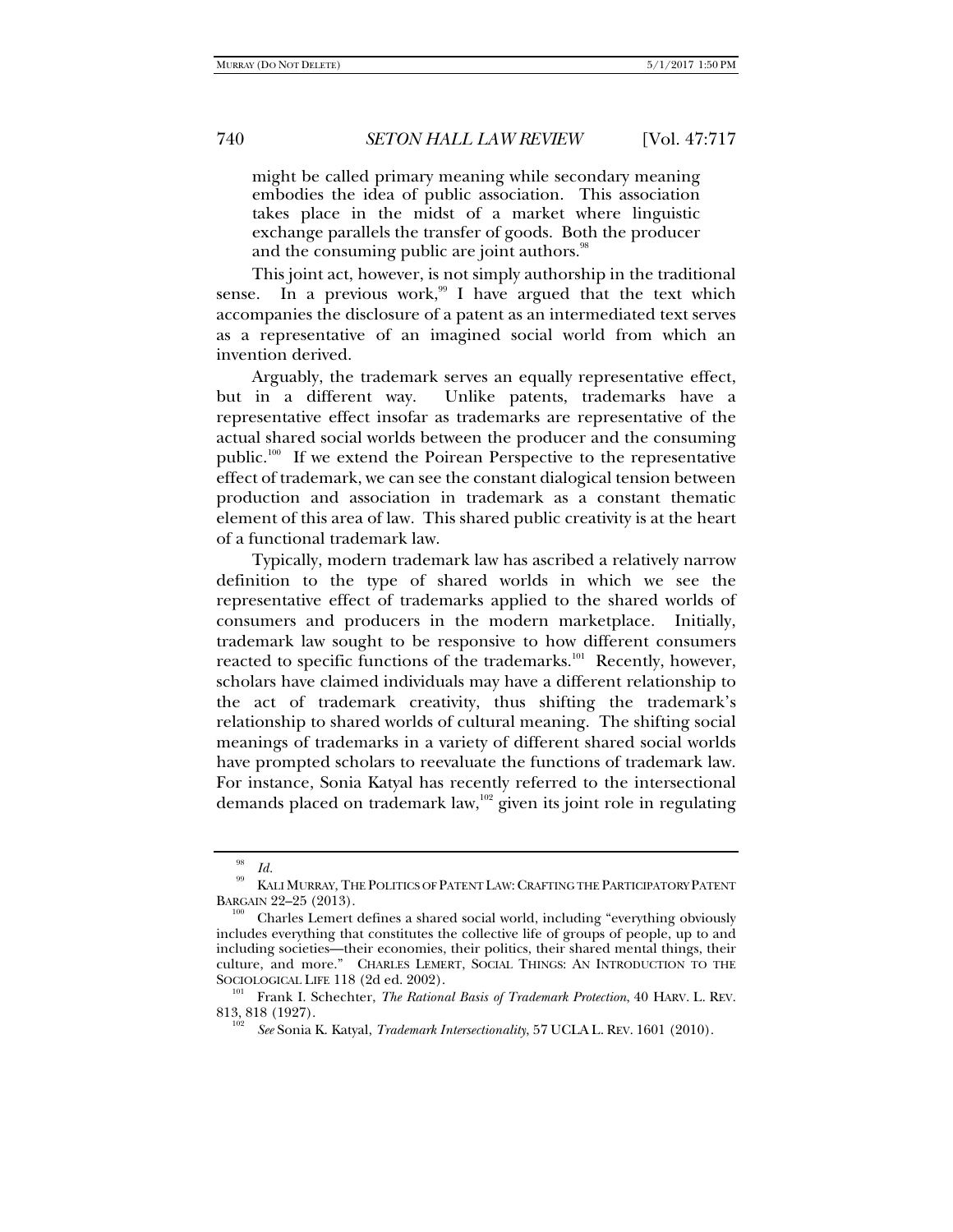what she terms a marketplace of goods and a marketplace of ideas.<sup>103</sup> For Katyal*,* trademark's intersectionality is key to its functional nature as an area of legal analysis because while trademarks are "commodities in one sense, they are also expressions in another, to both the markholder that owns them and to the public that perceives them, and the law inherits the responsibility of navigating a trademark's potential contradiction between its status as corporate property and as cultural icon."104

The Poirean Perspective adds to this dialogue about the representative effect of trademarks, by exploring how trademarks and associated brands that had particularly rich connections to cultural conflicts over group identities such as sexual orientation and race. In his own work, Marc advanced an understanding of trademark law and its application to one specific set of brands, which he termed *community brands*. As defined by Marc, community brands are brands that use "[t]rademark (and other exclusion mechanisms) to serve (sometimes) to manage the personal and community identity traits that consumption of the brand confers on consumers."105 The community brand represents an intense form the dialogical function of a trademark. The producer of the trademark has created the symbol or set of marks ("the brand") that is associated with a particular image of a group identity, and the mark acquires a significant public association with those values, since the public itself engages in the separate identity-producing activities that reinforce the meaning of the mark.<sup>106</sup> The consumption of the community brand is the source of the groupidentity and an independent social identity emerges from that consumption. $107$ 

As an initial matter, Marc likely intended that the term "community brand" be distinguishable from mainstream trademark law, which does protect some categories of group identity. For instance, Section 1127 of the Lanham Act permits "group-identity" to be protected through collective marks, which are those marks used by the "the members of a cooperative, an association, or other collective

<sup>&</sup>lt;sup>103</sup> *Id.* at 1606.<br><sup>104</sup> *Id.* at 1612.<br><sup>105</sup> Marc R. Poirier, Why the Boy Scouts Can't Jump: Trademark, Identity, Localism, and the Governance of an Anti-Gay Brand, Slide 51 (Feb. 12, 2014) (unpublished manuscript) (on file with the Seton Hall Law Review) [hereinafter Why the Boy Scouts Can't Jump]. I have reconstructed my discussion of community brands from this unpublished manuscript of the speech Marc delivered at Marquette University Law School in 2014, as well as personal discussions with Marc.<br><sup>106</sup> *Id.* at Slide 81. 107 *Id.* at Slide 83.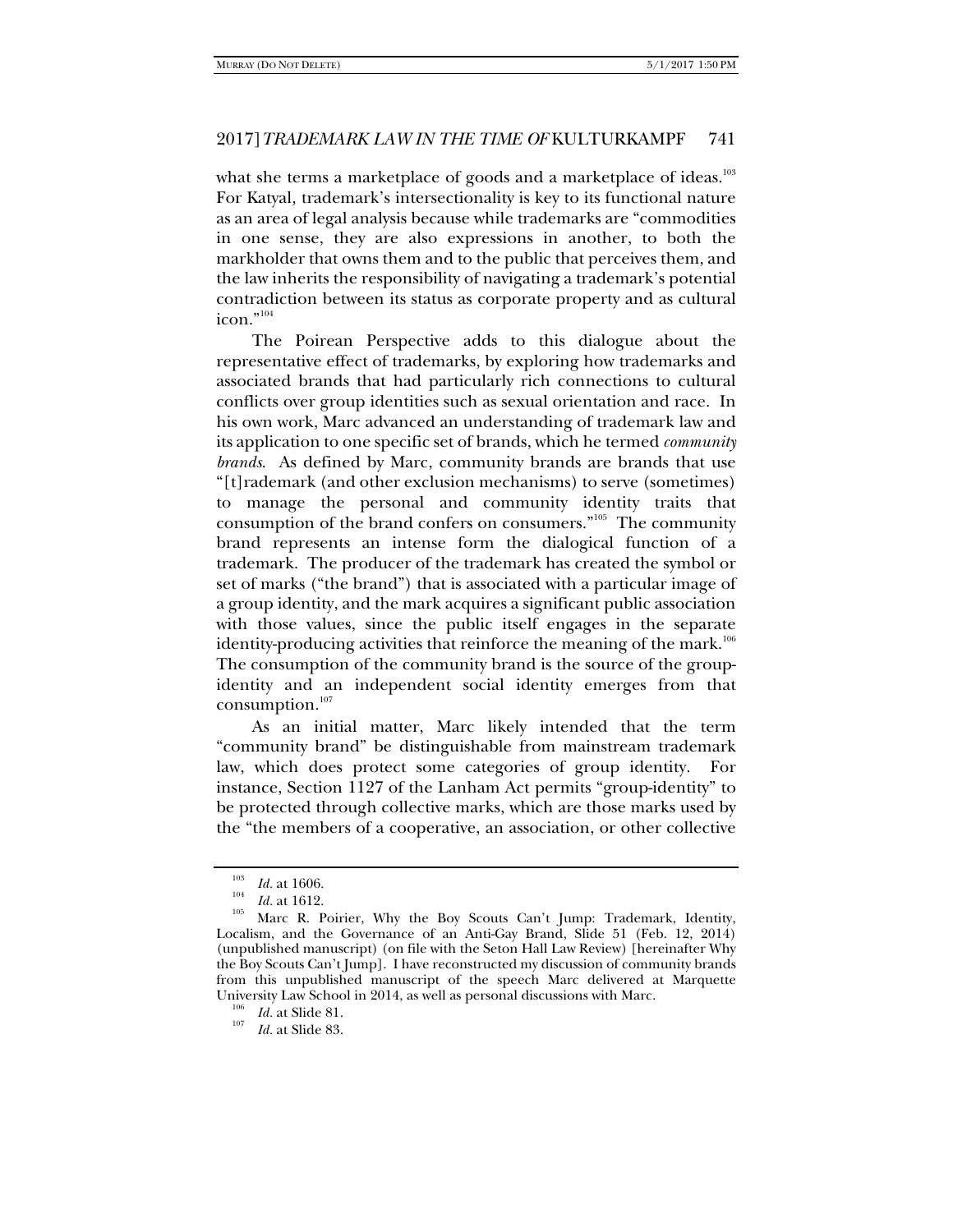group or organization,"108 or certification marks, which are those marks that certify that the "work or labor on the goods or services was performed by members of a union or other organization, or collective marks."<sup>109</sup> The community brand is distinct from these protected "group-identity" marks. A "community brand" builds a distinct identity, whereas collective or certification marks actually protect preexisting social identities, such as a fraternity or a trade association. Thus, the community brand builds itself through an associative bond with its consuming public. The consumption of the community brand is the source of the group-identity and an independent social identity emerges from that consumption.<sup>110</sup>

Furthermore, the community brand fosters an intense bond with the public, generally, and its members because the brand owner can practice exclusion mechanisms that operate in tandem with the activities of the organization that are strengthening the independent social identity of the group. For instance, the brand owner can exclude other types of individuals from group-reproducing activities, such as parades, or can exclude members who do not meet the relevant social identity of the brand.<sup>111</sup> Marc theorized that these exclusion mechanisms, in addition to the existence of the trademark itself, operated to increase the intensity of the group-identity bond formed by the community brand in three key ways. First, the community brand becomes more than a consumer consumption decision; rather, it "becomes a life-long, sometimes generations-long, identity and affiliation."<sup>112</sup> Second, the community brand itself is often the only alternative in the respective market. $113$  Finally, the community band is a particularly powerful brand, since while an individual may want to reject association with discriminatory elements of the community brand, to do so would to be to reject a larger social identity.<sup>114</sup>

The Boy Scouts of America, for Marc, served as a paradigmatic example of community brand.<sup>115</sup> The official organization, the Boy Scouts of America, created and managed its brand through a series of acquired trademarks, while simultaneously its membership developed an intense public affiliation with the brand fostered most

<sup>&</sup>lt;sup>108</sup> 15 U.S.C. § 1127 (2016) (definition of "collective mark").<br> *Id.* (definition of certification mark).<br>
<sup>110</sup> Marc Poirier, Why the Boy Scouts Can't Jump, *supra* note 105, at Slide 66.<br> *Id.* at Slide 67.

*Id.* at Slide 81.<br> *Id.* at Slide 80.<br>
<sup>114</sup> *Id.* at Slide 81.<br> *Id.* at Slides 52–53.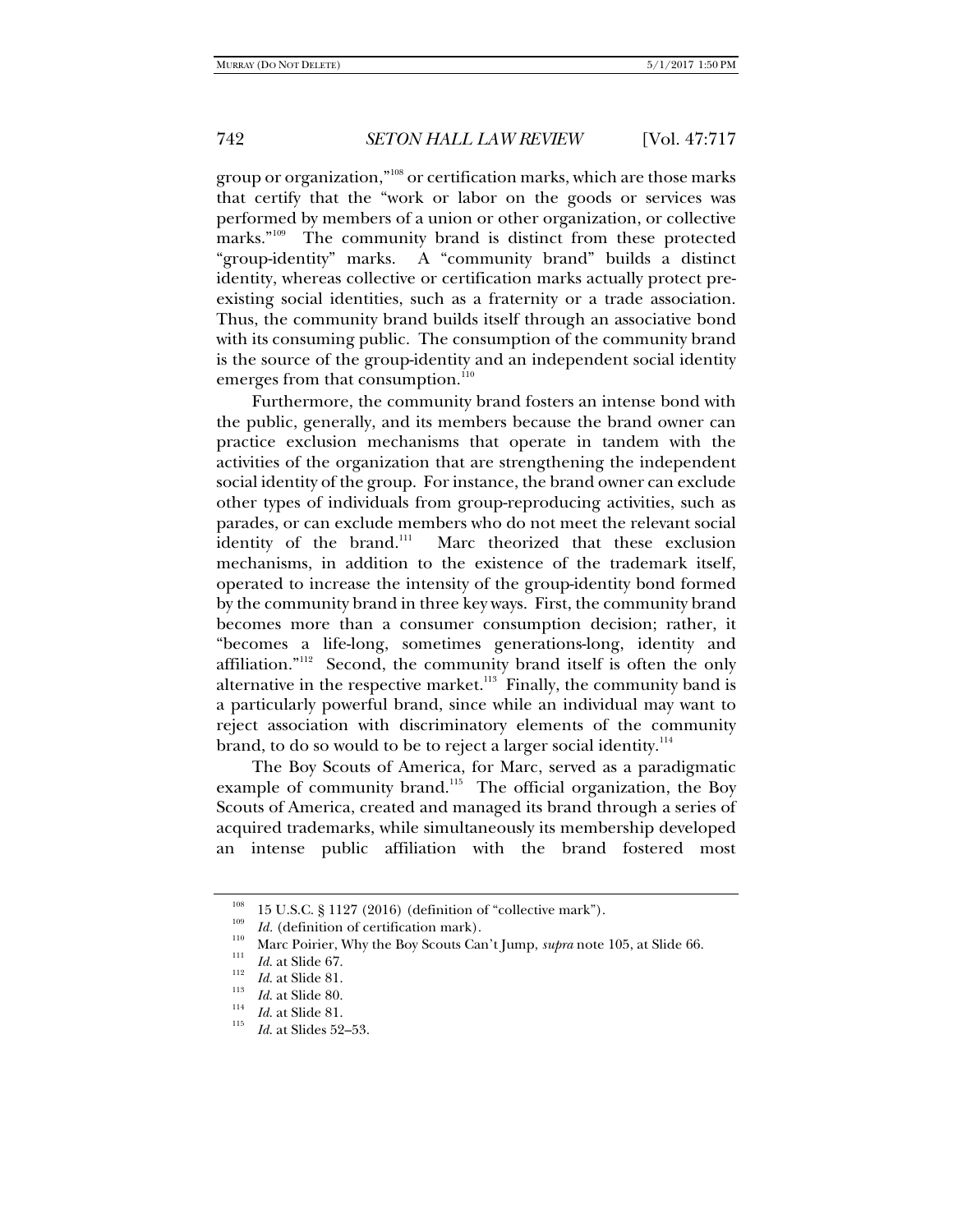fundamentally through its youth education programs, as well as its branded materials (which included uniforms, outdoor gear and brand indicia). These branded materials worked to create an independent social identity that emerged from that consumption.

For Marc, the independent social identity of the Boy Scouts of America emerged primarily as a homo-social, heteronormative group identity due to substantial changes in traditional masculinity in late nineteenth-century United States. In *Hastening the Kulturkampf*, 116 Marc noted:

The issue of masculinity was at the heart of the BSA from its founding. As explored by Jeffrey Hantover, the period from 1880 to World War I was one in which opportunities for the development and expression of a traditional masculinity were being limited by widespread social changes. The causes included urbanization, the increased emphasis on the connection between mother and son due to changes in family size and structure (including absence of servants), the absence of fathers from the home, the expansion of the public high school, the increasing sedentariness and feminization of many jobs, and the development of a new age category of adolescence marked by dependency and inactivity.<sup>117</sup>

In response to these societal changes, the Boy Scouts, over the course of the twentieth century, emphasized activities, uniforms, and social activities that fostered an ideal masculine social identity.<sup>118</sup> The community brand of the Boys Scouts of America, thus fostered a crucial group-identity. Consequently, it made challenge to the meaning of the community brand difficult as it deemed a rejection of the social identity represented by the Boy Scouts of America. Furthermore, no equivalent alternative program existed as competition for the Boy Scouts of America since this affinitive group was a "national symbol, a tradition" and consequently, had the status of a "shared, intangible[,] cultural property."<sup>119</sup>

Moreover, as Marc further suggested, the official organization of the Boy Scouts engaged in other exclusionary actions as an element of maintaining this homo-social, heteronormative group identity. For instance, the organization prohibited gay male individuals from serving as Scout Leaders for individual local organizations and

<sup>&</sup>lt;sup>116</sup> Poirier, *Hastening the* Kulturkampf, *supra* note 3, at 314–15.<br>
<sup>117</sup> *Id.* at 313.<br>
<sup>118</sup> *See* Poirier, Why the Boy Scouts Can't Jump, *supra* note 105, at Slide 55.

*Id.* at Slide 80.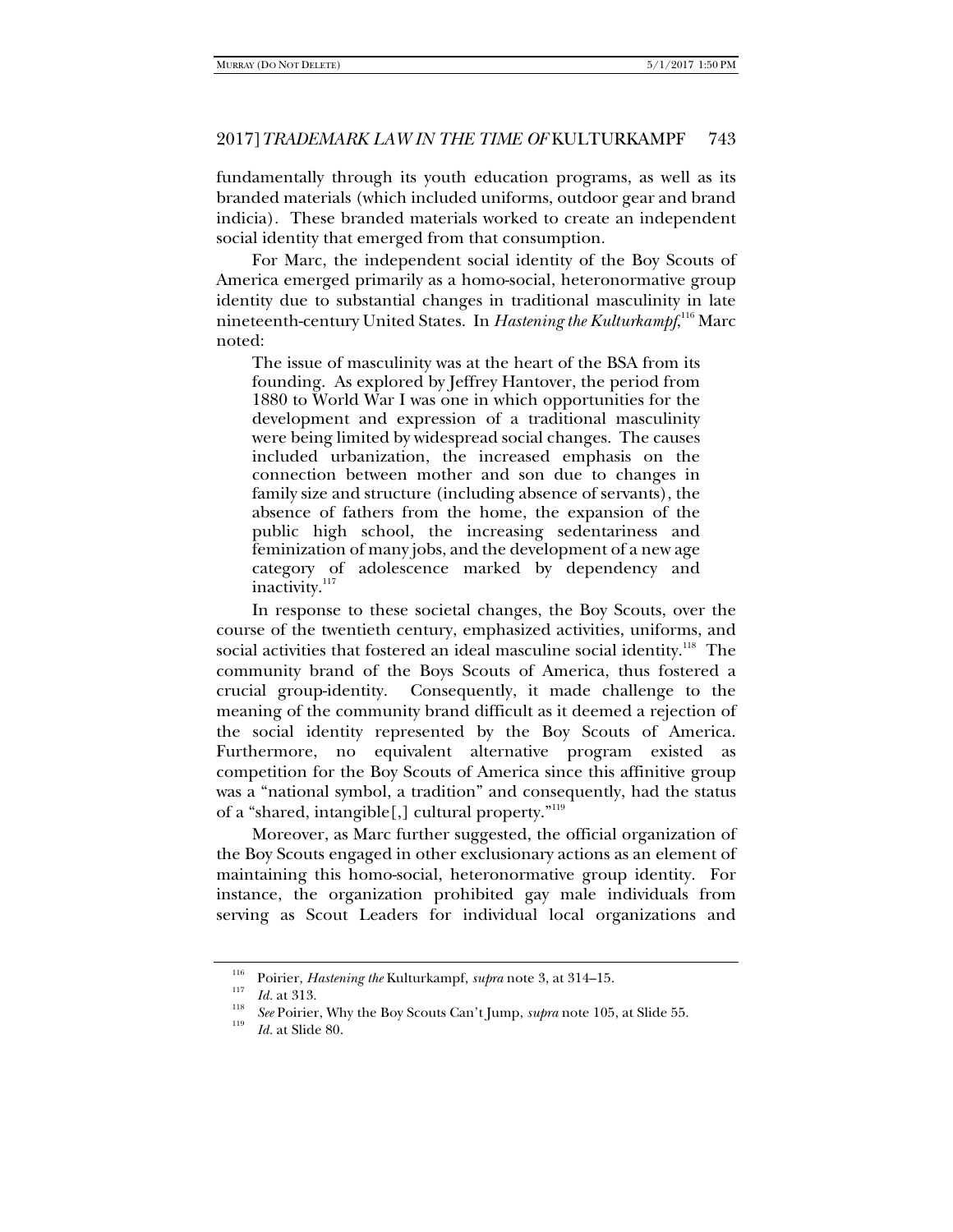furthermore, acted to exclude former members, who later revealed a homosexual orientation.<sup>120</sup> This exclusion served to reinforce the harms that might emerge from a perceived pollution of the social identity of this community brand.<sup>121</sup>

A second conclusion to be drawn as to community brands, consistent with the Poirean Perspective, is that the intensity of the associative bond may engender a *Kulturkampf* over maintaining the social identity created through the consumption of the brand. The mechanisms that engender *Kulturkampf* are more likely to be present with regard to a community brand. Initially, community brands may implicate the physical locations of a place or the diverse types of spaces (place/space, aterritorial, or discursive spaces) identified within the Poirean Perspective. Likewise, the development of alternative social identities that engage in the shared world of the brand may engender internal and later, external critiques of the community fostered by the trademark owner and the dominant social identity associated with the brand.

Again, the Boys Scouts of America offer a rich example of this process of *Kulturkampf*. The Boy Scouts of America are organized in a series of local chapters, and such chapters meet in a variety of physical locations, including churches, schools, and local neighborhoods. Thus, it was likely to cause significant disruption if such identity was challenged since the social identity of the brand was strengthened by its locational ties to particular neighborhoods and places. The process of change after the Boy Scouts of America explicitly affirmed its antigay exclusion in the early 1990s, was, as Marc noted, "local and, most importantly, personal. Individual parents must confront the implications of their membership decisions, provoking what could be thought of as a household-by-household reflection on the antigay exclusion."122 The type of moral calculus that prompts *Kulturkampf* is further intensified given these deeply personal, localized decisions.

Additionally, the emergence of visible alternative social identities is facilitated by the ability of local chapters to undertake external critiques of the social identity consumed through the community brand. For instance, after the Boy Scouts of America's explicit endorsement of the anti-gay exclusion, local chapters across the country challenged the exclusion. This local ferment led the Boy Scouts of America to change its anti-gay policy in May  $2015$ .<sup>123</sup>

<sup>&</sup>lt;sup>120</sup> *Id.* at Slide 82.<br><sup>121</sup> *Id.* at Slide 78.<br><sup>122</sup> Poirier, *Hastening the* Kulturkampf, *supra* note 3, at 322.<br><sup>123</sup> Robert Gates, *National Business Meeting Remarks*, BOY SCOUTS OF AM. (May 21,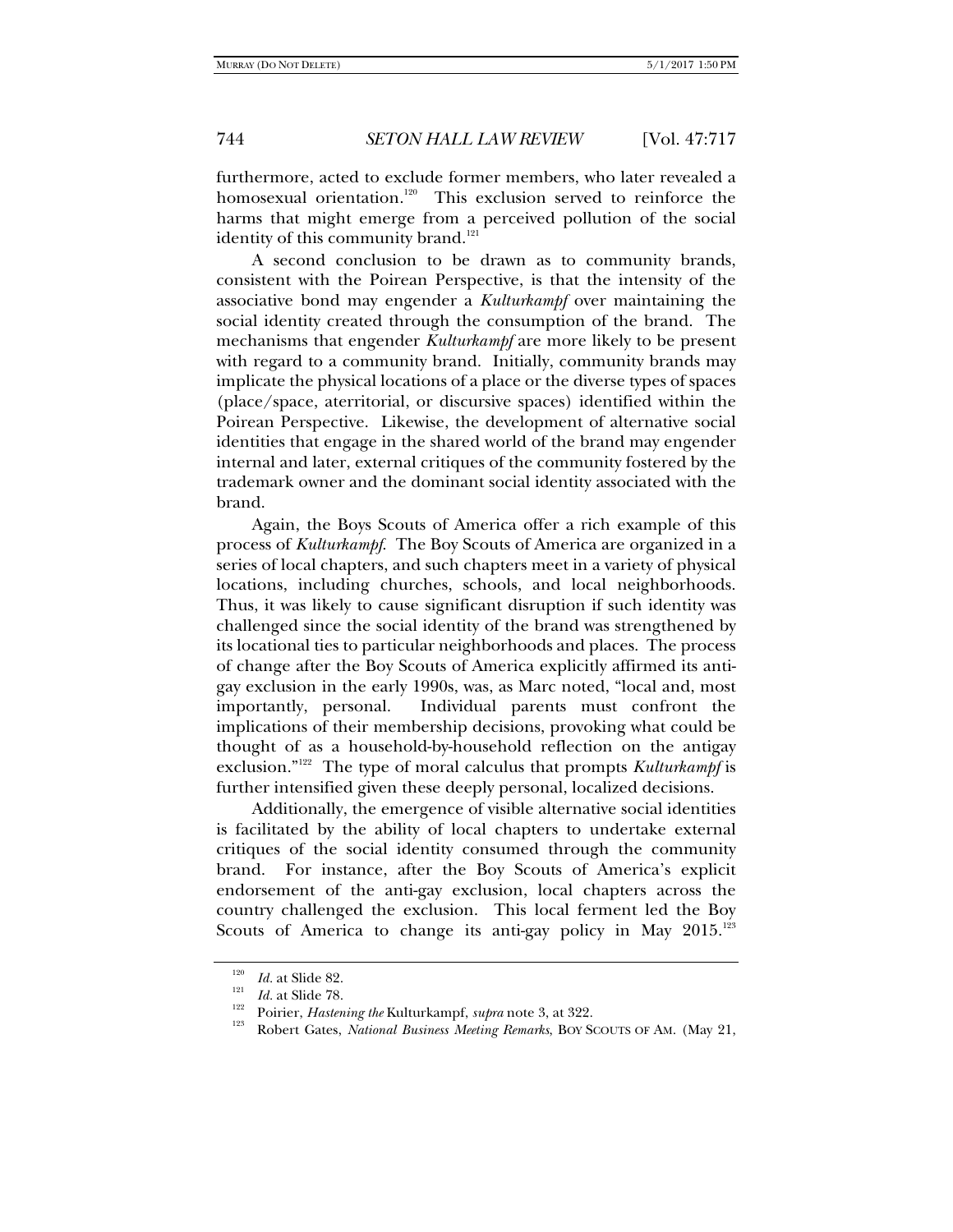Significant internal critique by the local chapters appears to be a crucial determination in the decision to modify the policies. As noted by Robert Gates, the then-volunteer President of the Boy Scouts:

We cannot ignore growing internal challenges to our current membership policy, from some councils—like the greater New York Council, the Denver Area Council, and others—in open defiance of the policy, to more and more councils taking a position in their mission statements and public documents contrary to national policy.<sup>124</sup>

The critique of the brand was fostered through access to discursive spaces, such as mission statements. This local critique undermined the singular message of the national brand, thus the national brand—and resulting social identity—had to be reconstituted in new ways.

The existing community brand offers significant lessons for both intellectual property and property theory. The first lesson is the way that property and intellectual property claims are intertwined in the relationship of the community brand. An almost mystical concept in trademark theory is how the public begins to associate the source of the product with a specific brand. The community brand, much like the dissolution of meaning that occurs when a mark becomes generic, provides an opportunity to examine why individuals attached social meaning to a signifying mark. What has become apparent through the Poirean Perspective are the ways in which the markers of the shared world—the physical locations or the consumed discourse of an organization—offer us a way to see in which a brand is built and sustains meaning. The Poirean Perspective's emphasis on the *ubiety* of brand brings a necessary element of tangibility to how we see a brand being built over time. The second lesson offered by the Poirean Perspective is its relationship to the disruptive origins of property law. A key disruptive origin of property rights is a change in social status of a formerly marginalized community. A *Kulturkampf* crisis in a community brand offers us a way to think about how to effectively approach resolution of *Kulturkampf* process. For instance, in the case of the Boy Scouts of America, we can see how managing the brand itself provided a communicative medium to think through a reformed social identity.

<sup>2015),</sup> http://scoutingnewsroom.org/wp-content/uploads/2015/05/DR-GATES-RE MARKS.pdf.

<sup>&</sup>lt;sup>124</sup> *Id.* at 12–13.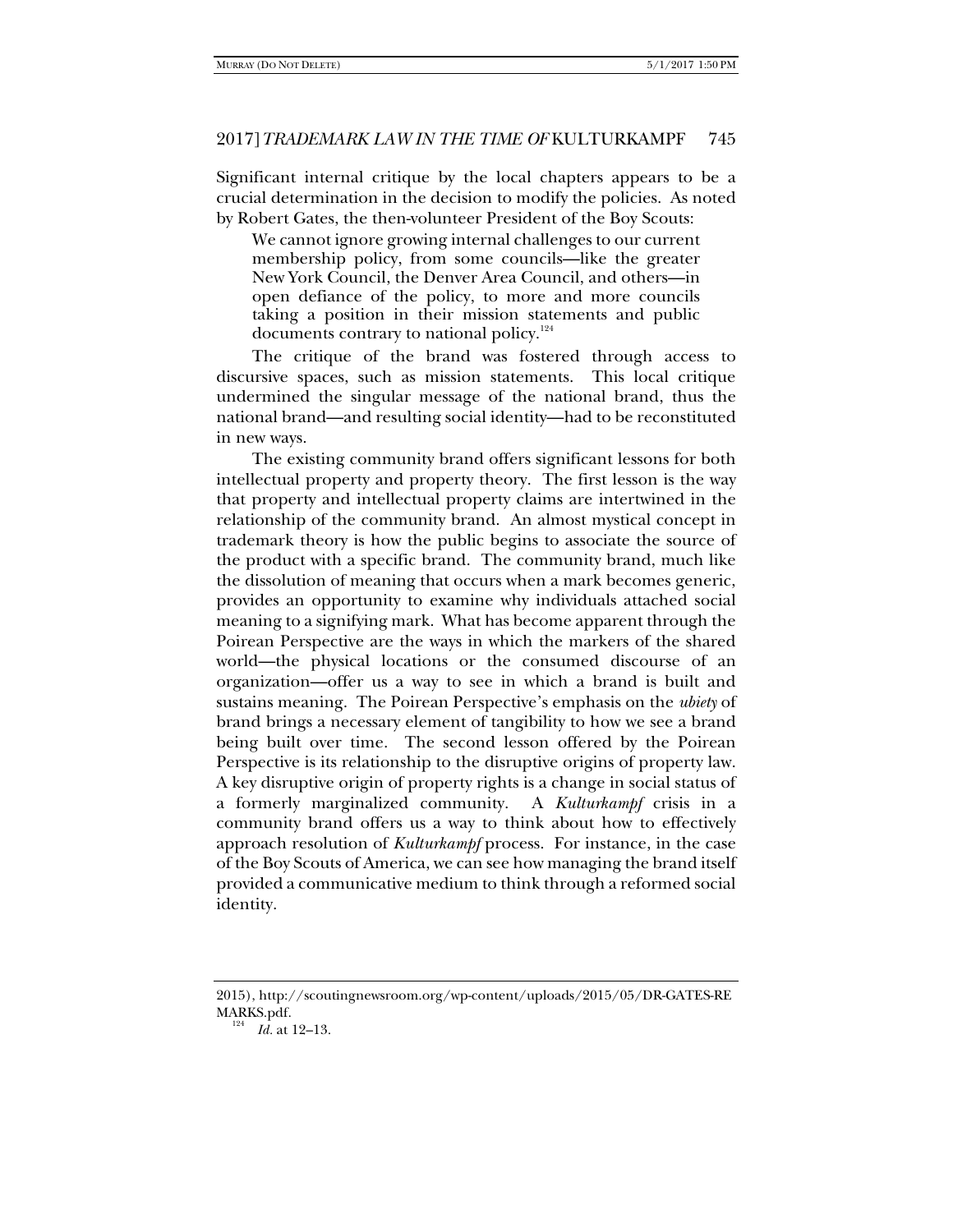## B. *A Kulturkampf Brand: The Washington Redskins*

Contemplating a sports brand such as the Washington Redskins, it could be said that all sports brands are nominally community brands. Sports fandom is consistent with Marc's claim of how community brands are formed. As C. Christopher King notes, the shared social worlds of sports of "pleasure and longing," formed through "the [community] of the crowd," are "ubiquitous features of everyday life" that are "uniquely meaningful and powerful" for its participants.<sup>125</sup> Moreover, such a fan affiliation can be a social identity that consumption of the brand conferred on consumers and their respective communities. The primary marks of communities are present since fan affiliation is often a long-term commitment, a perception may exist that little or no alternative option exists, and rejecting that social identity may be painful in the long term.

I suspect, however, that Marc would suggest that the term community brand should be understood in a narrower manner. Specifically, community brands are those brands that are subject to a lack of consensus over the meaning of a particular social identity that is attached to a particular brand. Analyzing a community brand such as the Washington Redskins suggests the ways community brands differ from other comparable brands that also foster affinity bonds. Indeed, the evolution of Washington Redskins brand highlights the way it was distinguished from other sports brands, including even those sports brands that used Native American imagery.<sup>126</sup>

The legal and historical literature on the Washington Redskins is extensive,<sup>127</sup> and this Part will not review it in length; instead, it will focus on the ways in which the Washington Redskins are consistent

<sup>125</sup> C. Richard King, *Preoccupations and Prejudices: Reflections on the Study of Sports Imagery,* 46 ANTHROPOLOGICA 29, 31–32 (2004).<br><sup>126</sup> J. Gordon Hylton, *Before the Redskins Were the Redskins: The Use of Native American* 

*Team Names in the Formative Era of American Sports, 1857–1933*, 86 N.D. L. REV. 879, 902 (2010) (comparing previous use of Native American team imagery to the racialized use of the Washington Redskins).

*See supra* note 92. *See also* Cameron Smith, *Squeezing the Juice Out of the Washington Redskins: Intellectual Property Rights in "Scandalous" and "Disparaging" Trademarks After Harjo v. Pro-Football Inc.*, 77 WASH. L. REV. 1295, 1296–97 (2002) (arguing "that the liberal standing requirements for opposition and cancellation proceedings, combined with *Harjo*'s expansive disparagement doctrine, impermissibly conflict with the protections afforded commercial speech and the policies underlying federal trademark regulation"); André Douglas Pond Cummings, *"Lions and Tigers and Bears, Oh My" or "Redskins and Braves and Indians, Oh Why": Ruminations on* McBride v. Utah State Tax Commission*, Political Correctness, and the Reasonable Person*, 36 CAL. W. L. REV. 11, 26–31 (1999) (arguing that when determining if a mark is offensive and disparaging it is improper to use the reasonable person standard because it draws from the general public and no the offended minority).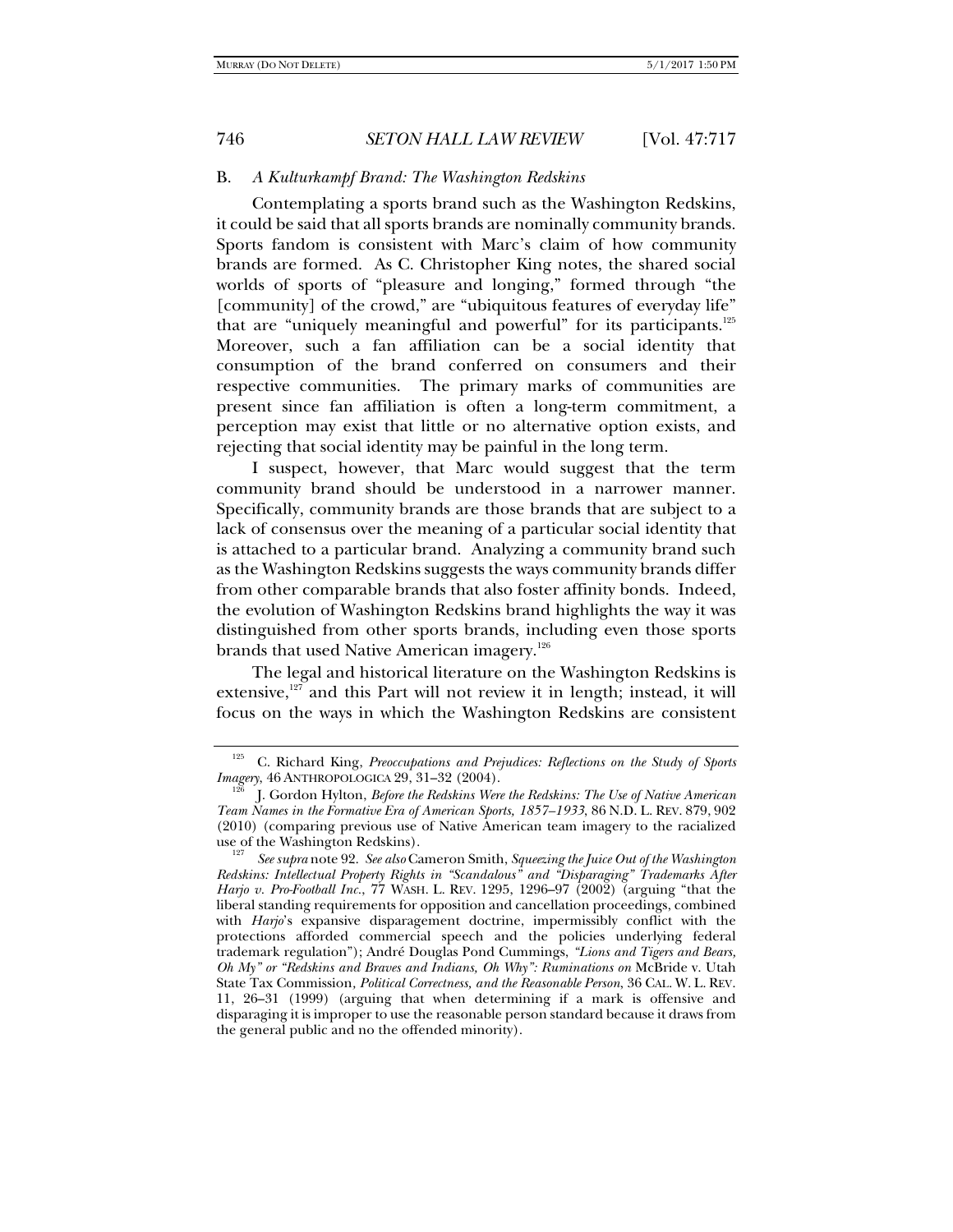with the Poirean Perspective's interest in community brands. A key marker of the community brand is its connection to a deeply constructed, yet contested, social identity that is generated through the consumption of a trademark and corresponding affiliative brands. Pro Football, Inc., the current owner of the Washington Redskins, has a number of assigned trademarks in the term and related image of a Native American itself<sup>128</sup> as well as a number of affiliated marks.

Moreover, this trademark ownership was accompanied by a number of exclusionary mechanisms that fostered a contested social identity in the brand. For example, the Redskins were early innovators in professional football in fostering the intense affiliation experience, including adding cheerleaders, a team band, and a fight song.<sup>129</sup> This affiliation, notably, intersected with explicit, racialized imagery of Native Americans that was, even for its time, unusual.<sup>130</sup> C. Christopher King<sup>131</sup> notes that George Marshall, the founder of the Redskins, created an intense affiliative experience:

He did this in part by making game day a spectacle, bigger than a contest between two football teams, with every element saturated with an Indian motif. His initial logo featured the profile of an Indian warrior, inspired by the Indian Head nickel, which was still in circulation. He also choose [sic] team colors, burgundy and gold, meant to accentuate the redness of the moniker. And as noted above, he created a band to attract a wider audience, dressing them in feathers. Late in his tenure as owners, the Redskinettes, attaching to its tableau the perpetuation of sexualized stereotypes of American Indian women.<sup>132</sup>

Here, the racialized imagery of the Washington Redskins, as well as the affiliated brand itself, worked to cement the bond between the predominately white audience and its owner, thus evoking nostalgia for a *"*glorified white order*"* that served as a key element of the early social identity that generated through the Redskins brand.<sup>133</sup>

Such a creation of a social identity was deliberate, insofar as it

The current owner of the Washington Redskins, Pro Football Inc., is the assignee of numerous trademarks that reference the term or image of the Redskins. *See, e.g.*, DREAM WORLD SERIES, Registration No. 836,112; WASHINGTON REDSKINS, Registration No. 978,824; WASHINGTON REDSKINS, Registration No.

<sup>986,668.&</sup>lt;br><sup>129</sup> C. RICHARD KING, REDSKINS: INSULT AND BRAND 34 (2015).<br><sup>130</sup> *Id.* 131

*Id.* at 34. 132 *Id.* <sup>133</sup> *Id.*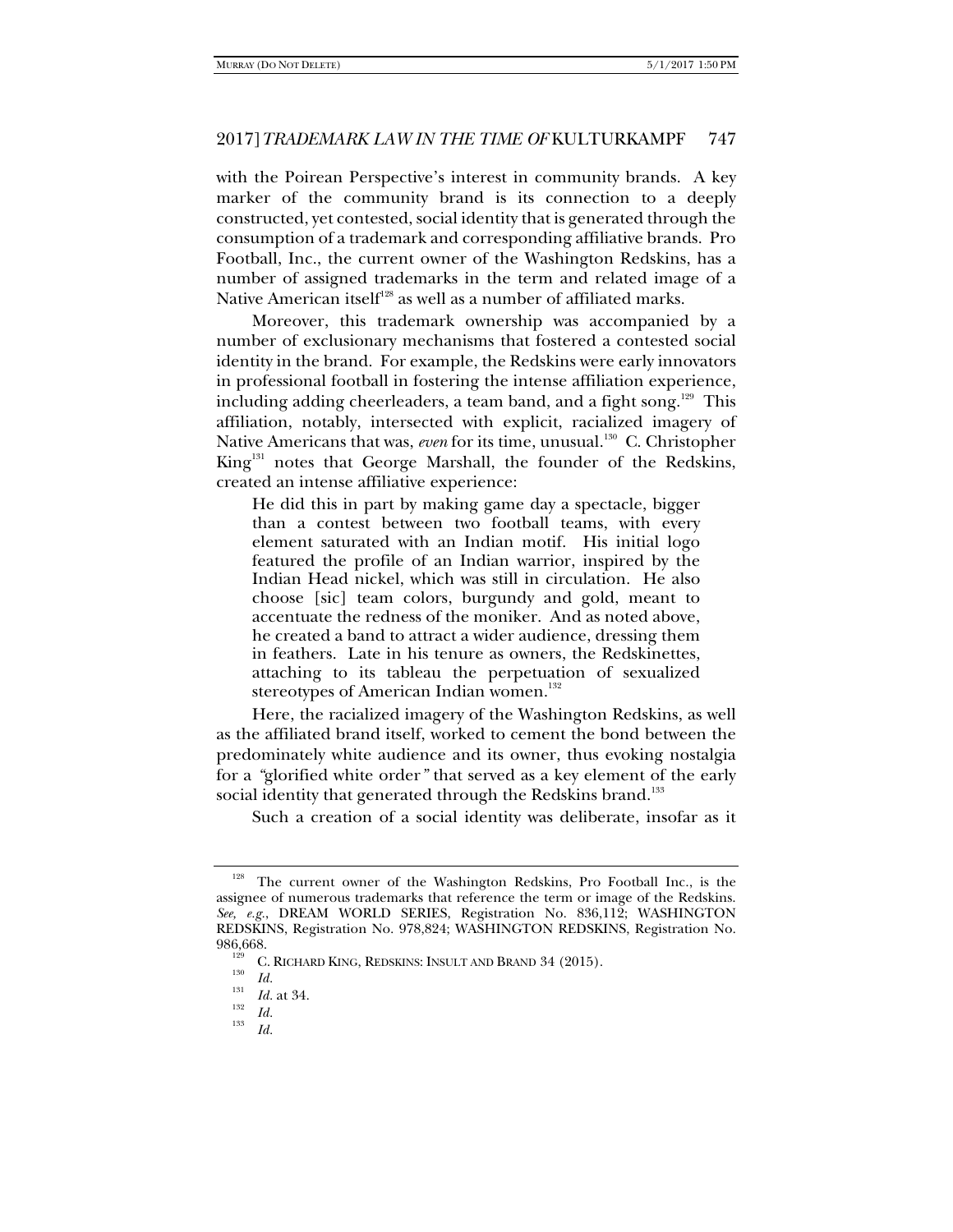sought to exclude groups outside of that racialized white order.<sup>134</sup> Throughout the era of late segregation from the 1950s until 1970s, the Redskins fostered a brand identity that explicitly appealed to white Southerners during segregation. For instance, the Redskins were the last team to integrate its team and only did so in response to federal governmental pressure.<sup>135</sup> Over time, the racialized appeal of the Redskins became more complicated when Congress granted Washington, D.C, democratic autonomy in the late 1970s and 1980s.<sup>136</sup> This shift permitted the Redskins to become a symbol of unified racial order between black and white citizens in the city.<sup>137</sup> This racial reconciliation was complicated by the use of the racialized image of the Redskin itself.

Understanding the Redskins as a community brand is different from discussing it as a trademark. The community brand, as discussed in the Poirean Perspective, occurs where the brand*'*s construction of social identity is reinforced through its relationship to specific places, both in their physical and social characteristics. The community brand of the Redskins is amplified through its ongoing relationship to a specific place. Preliminarily, the social identity of the brand is fortified through the experience of the stadium as place. As John Bale and Christian Gaffney note, the experience of attending a game in the physical location is a deeply sensory experience that implicates sound, sight, smell and memory.<sup>138</sup> Bale and Gaffney note that *"the sense of* historical continuity as well as the sense of participating in history is a powerful component of the stadium experience. The stadium can be read as a historical text, not only in terms of the events that have transpired there but in architectural terms as well.*"* 139

This deeply sensory experience deepens the affinitive bond of the consuming public to the community brand. Moreover, the stadium operates as a place*/*space because of the ritualized elements of games

<sup>&</sup>lt;sup>134</sup> Id.<br><sup>135</sup> See, e.g., ANDREW O'TOOLE, FIGHT FOR OLD DC: GEORGE PRESTON MARSHALL, THE INTEGRATION OF THE WASHINGTON REDSKINS, AND THE RISE OF A NEW NFL (2016) (discussing the integration of the Washington Redskins); THOMAS G. SMITH, SHOWDOWN: JFK AND THE INTEGRATION OF THE WASHINGTON REDSKINS (2011) (discussing the integration of the Washington Redskins).

See generally HARRY S. JAFFE & TOM SHERWOOD, DREAM CITY: RACE, POWER AND THE DECLINE OF WASHINGTON D.C. (20th ed. 2014) (discussing the aftermath of the grant of "home rule" in the politics of Washington, D.C.).

Brett Williams, *The South in the City*, 16 J. POPULAR CULTURE 30, 30-41 (1982) (discussing the role of the Redskins in common culture).<br><sup>138</sup> John Bale & Christian Gaffney, *Sensing the Stadium*, *in* SITES OF SPORTS: SPACE,

PLACE AND EXPERIENCE 25–37 (Patricia Vertinsky & John Bale eds., 2004). 139 *Id.* at 37*.*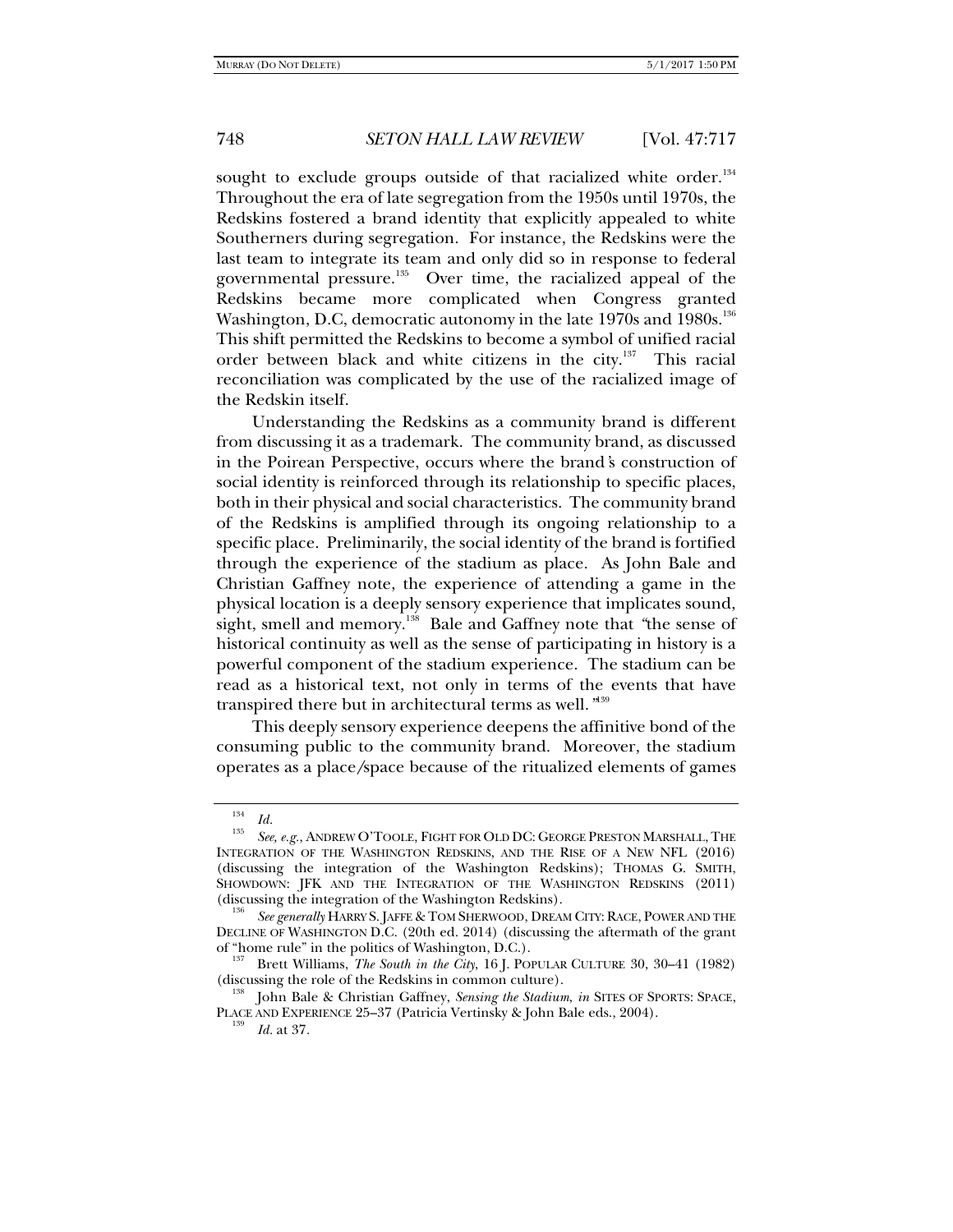that take place in its environs, thus involving fans in another affinitive bond.<sup>140</sup> This socialized relationship to brand makes it difficult to break the affinitive bond with the mark itself, and indeed, produces a reaction that is likely to lead to a Kulturkampf conflict.

In addition, a community brand can be distinguished from a trademark insofar as its associative meaning is subject to significant cultural contest within a discursive space. Discursive space is particularly relevant to the community brand since a trademark, like a patent or copyright, is a text that circulates through a public. $141$ Destabilizing the shared meaning of a text itself, consequently, can function as a particularly effective tool in a Kulturkampf conflict. For example, in 2014, the National Congress of American Indians produced and circulated an advertisement, entitled *"*Proud to Be Indian*"* that sought to portray a series of Native Americans in their everyday professional lives in an implicit critique of the racialized image of the Redskins.<sup>142</sup>

Notably, in offering visual counter-images to the racialized image of the Redskins, this advertisement is a particularly complex use of a visibility strategy identified by the Poirean Perspective as the microperformance of identity. Marc stressed that formerly marginalized groups acted to shift cultural and legal mores, by performing small, interpersonal interactions that challenged the dominant behavioral cues. The "Proud to be Indian" advertisement is itself is a dramatized performance of a series of everyday performances of self. We have, in the ad, a powerful performance of what Marc referred to as visibility, an act that prompts a reevaluation of social status. This doubling of performance embeds the moral critique of the Redskins*'*s community brand because it attacks the social identity that is represented by the brand: it fights the claim of representativeness offered by the trademark and its associated exclusionary mechanisms.

<sup>140</sup> Patricia Anne Masters, *Play Theory, Playing, and Culture*, 2 SOC. COMPASS 856–69 (2008) (assessing different theoretical frameworks related to the claim that games

 $\frac{141}{141}$  It should be pointed out that while it is not intuitive to discern the text status of a trademark in the ways identifiable by the patent specification, 35 U.S.C. § 111 (2016), or a work of authorship in copyright law, 17 U.S.C. § 102 (2016), it is clear from its definition in the Lanham Act that a trademark has the characteristics of a text. 15 U.S.C. § 1127 (2016) (defining a trademark as a "word, name, symbol or device or any combination thereof"); Barton Beebe, *The Semiotic Analysis of Trademark Law*, 51 UCLA<br>L. REV. 621, 646 (2004) ("The trademark must take the form of a 'tangible symbol.").

Kyle Wagner, Watch the Anti-Redskins Commercial That Will Run During the NBA *Finals*, DEADSPIN (June 10, 2014), http://deadspin.com/heres-the-anti-redskinscommercial-that-will-run-during-1588597037.